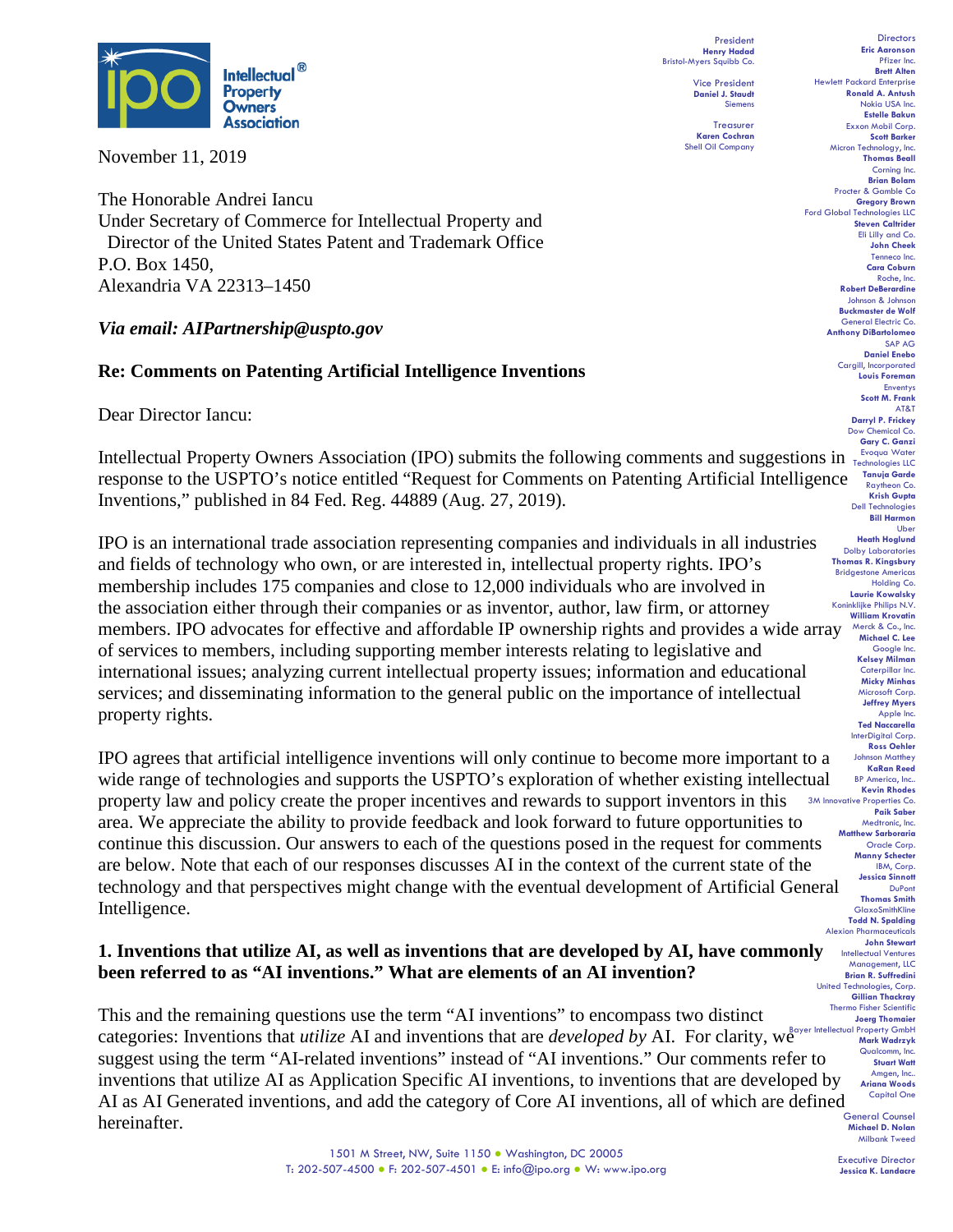Core AI inventions are technologies that have general applicability (*i.e.*, are not limited to specific problem domains) such as new types of AI architectures and methodologies. Core AI also includes hardware-based AI technology such as AI accelerator chips, neuromorphic chips, and improvements in graphics processing units (GPUs).

Application Specific AI inventions employ Core AI technologies as one component in a larger context to perform tasks more intelligently. In other words, this type of AI-related invention applies one or more Core AI technologies to a specific problem or task domain. Application Specific AI inventions typically integrate the Core AI technologies with domain specific systems that provide input data (*e.g.*, sensors) or use the outputs of the Core AI technology for a specific end goal (*e.g.*, to control the path of a robot).

AI Generated inventions are products, designs, processes, computer programs, or other types of material artifacts that are designed in whole or in part by an AI system. The resulting material artifacts may or may not relate to AI.

Because of the significant differences among these categories of AI-related inventions, there is no one set of elements common to all AI-related inventions. Due to the diversity of implementation and application, identifying the range of possible elements in each category of AI-related inventions would require a lengthy and detailed treatment that is not likely to be valuable in the context of this question. Further, an attempt to distill common elements of all AI-related inventions would necessitate creating broad general features that are not beneficial to understanding the differences between AI-related inventions for considering issues such as inventorship, enablement, eligibility, non-obviousness, and so forth.

Nevertheless, we discuss and provide examples regarding elements of the above categories of AIrelated inventions for clarity. The elements depend on the subtype of AI being used and the application domain in which the AI is deployed.

Core AI inventions: Elements depend on the subtype of AI technology being considered. Thus, the elements of a new type of artificial neural network (ANN) architecture will be different from the elements of a new type of expert system, evolutionary algorithm, or AI accelerator chip.

Given the current interest in neural networks (NN) and machine learning (ML), the following features may be part of a Core AI invention for a new NN architecture:

- General objective, such as classification, prediction, translation, content generation
- Data representation and pre-processing
- Node ("neuron") definition (internal structure, activation function, output function)
- Layer definitions, including layer function (*e.g.*, input, convolution, normalization, pooling, hidden layer, output layer, etc.), layer shape and interconnectivity, organization and sequencing of layers
- Hyperparameters, optimization, regularization, loss function, training algorithm.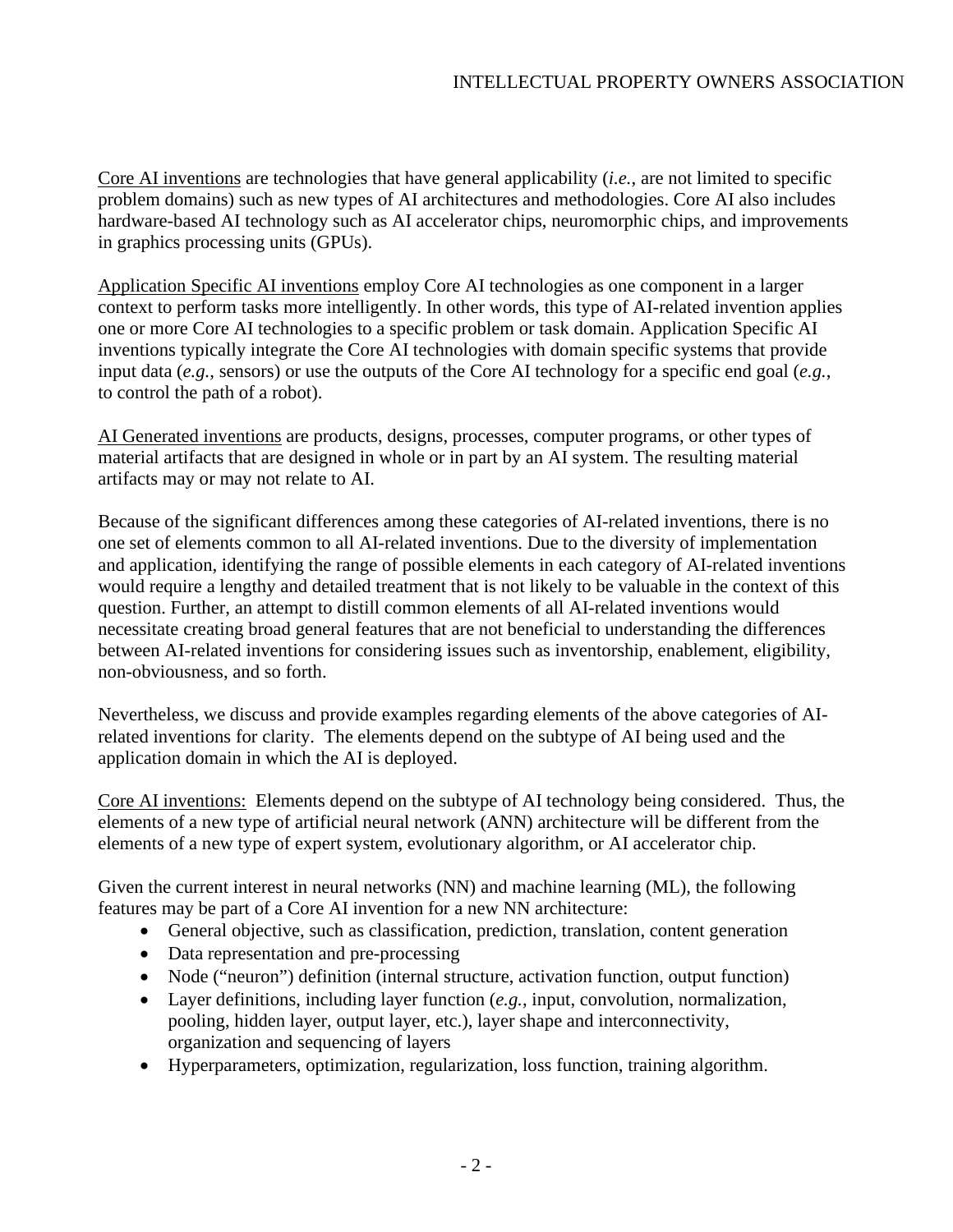This list is illustrative and not meant to suggest that every feature must be expressly discussed in a patent application for a NN architecture. Rather, the list identifies various aspects of a NN architecture that may be part of a Core AI invention.

Example: A training technique that vastly reduces the training time of ML models for veryhigh-dimensionality data sets, such as population-wide medical studies, by using a new loss function and training algorithm. The ability to train or retrain ML models rapidly may be extremely important, such as where conventional training models require significant amounts of time to complete even on the fastest supercomputers, and where the new training process may complete the same training within several hours. This training technique is an improvement in the functionality of the ML model. The elements of the AI-related invention here would be the loss function and the steps of the training algorithm and the selection of the relevant hyperparameters.

Application Specific AI inventions: Elements can be similar to those of Core AI but parameterized for a particular application domain.

Example: A factory assembly line including a machine vision system that visually inspects a manufactured part for defects. The system is configured to inspect the part for potential defects using infrared and ultraviolet light at a point in the manufacturing process during which the part is not visible to humans, such as within a mold, where early detection may permit an adjustment of the manufacturing process that compensates for the defect and salvages the part. In this example, the machine vision system includes a conventional convolutional NN that is trained in a typical manner to detect a simple feature, such as color, shape, orientation, or alignment of the part. The training data is specific to infrared and ultraviolet images of the part being manufactured under various conditions, and the output layer is configured to provide a classification signal as to the type of defect. Thus, the ML component is integrated into a specific application using domain specific data to provide domain specific outputs.

AI Generated inventions: Elements depend on what its invented. For instance, if the invention is a beverage container, the elements will be associated with the beverage container (*e.g.*, shape, material, etc*.*). If the invention relates to an improvement in AI, the elements will be associated with Core AI inventions described above. There are no elements specific to the fact that the invention was generated by AI as opposed to a human.

Example: A protein that binds to a receptor in a certain type of virus to provoke an immune system response. The selection of the protein may involve the simultaneous consideration of many properties, such as the shape and physical chemistry of the amino acid sequence that exclusively binds to this receptor; the synthesis pathway to produce this protein from a DNA sequence; and compatibility with other pharmaceuticals. The protein may be primarily or even solely designed by a conventional ML algorithm; however, the elements of the claimed invention would be directed to the structure of the protein itself, without regard to the manner in which it was identified by the ML system.

### **2. What are the different ways that a natural person can contribute to conception of an AI invention and be eligible to be a named inventor? For example: Designing the algorithm**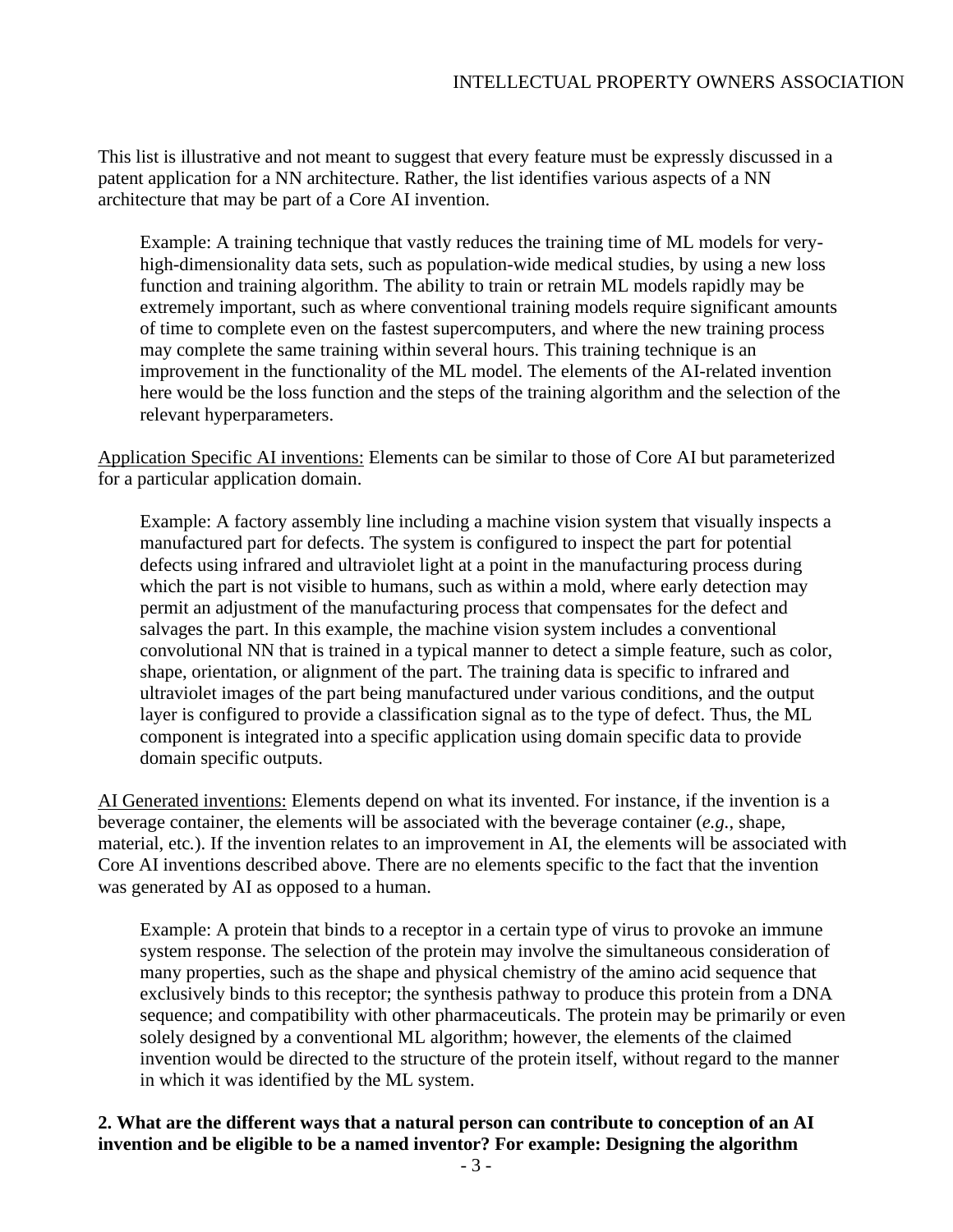## **and/or weighting adaptations; structuring the data on which the algorithm runs; running the AI algorithm on the data and obtaining the results.**

The established rules of inventorship and conception can be applied to AI-related inventions in a straightforward fashion. "The threshold question in determining inventorship is who conceived the invention" as claimed in a patent. *See* MPEP 2137.01 (citing *Fiers v. Revel*, 984 F.2d 1164, 1168 (Fed. Cir. 1993)). Conception is "the formation in the mind of the inventor of a definite and permanent idea of the complete and operative invention as it is thereafter to be applied in practice…." *See* MPEP 2138.04 (citing *Townsend v. Smith*, 36 F.2d 292, 295 (CCPA 1930)). This definition is readily applied to people developing inventions related to AI. (Note: this question does not raise, and we do not address, whether an AI system itself can be an inventor.)

Applying the three categories of AI-related inventions from our response to Question 1, there is nothing unique about how a natural person contributes to the conception of an AI-related invention versus any other highly technical field.

Core AI inventions: The inventive contributions of AI researchers or data scientists developing new AI systems or improving existing AI systems are significant human activities that can be analyzed under existing conception law as applied to highly technical arts such as the computer and software arts. This category fits the example of "designing the algorithm" recited in Question 2. A person (such as an AI researcher or data scientist) who contributes to the design of an AI algorithm that is the subject matter of a patent claim is eligible to be a named inventor on the patent.

Application Specific AI inventions: Inventors integrating AI components into larger systems are also readily analyzed under existing conception law because they will involve a significant human effort to apply AI techniques to a new problem. This might involve people performing the Question 2 example activities of "weighting adaptations," "structuring the data" used by the AI algorithm, or running the AI algorithm on data and obtaining results. Such a person is eligible to be a named inventor on the applicable patent provided that such activities lead to a subject matter contribution of at least one claim of that patent.

AI Generated inventions: Like other forms of technology, AI should be viewed as a tool that can help human inventors through the research and development process to create new products ranging from simple objects such as furniture to complex structures such as airplane parts, as well as new materials and pharmaceuticals. The process of using AI to solve a problem is technically challenging due to the work involved in selecting the appropriate AI model, setting up the AI model, selecting and preprocessing suitable training data, training the system, etc. Thus, setting up an AI system to solve a problem and then reviewing the results to confirm their efficacy would provide acts of conception. As with prior examples, the specific activities mentioned in Question 2 (*e.g.*, weighting adaptations; structuring the data on which the algorithm runs; and running the algorithm on the data and obtaining results) illustrate human activities that might demonstrate a human's contribution to the conception of a claimed AI-related invention.

There may come a time when a human can provide an AI system a description of a desired result (*e.g.* "design a material having the following properties…") and the AI system will independently determine how to obtain it. This is what is known as Artificial General Intelligence (AGI), which does not yet exist. But even if technology sufficiently advances to accomplish a task with little human intervention, it can also be evaluated under existing law. One could view the human invoking AI to solve a problem like a manager giving an assignment to a subordinate. *See Ex parte*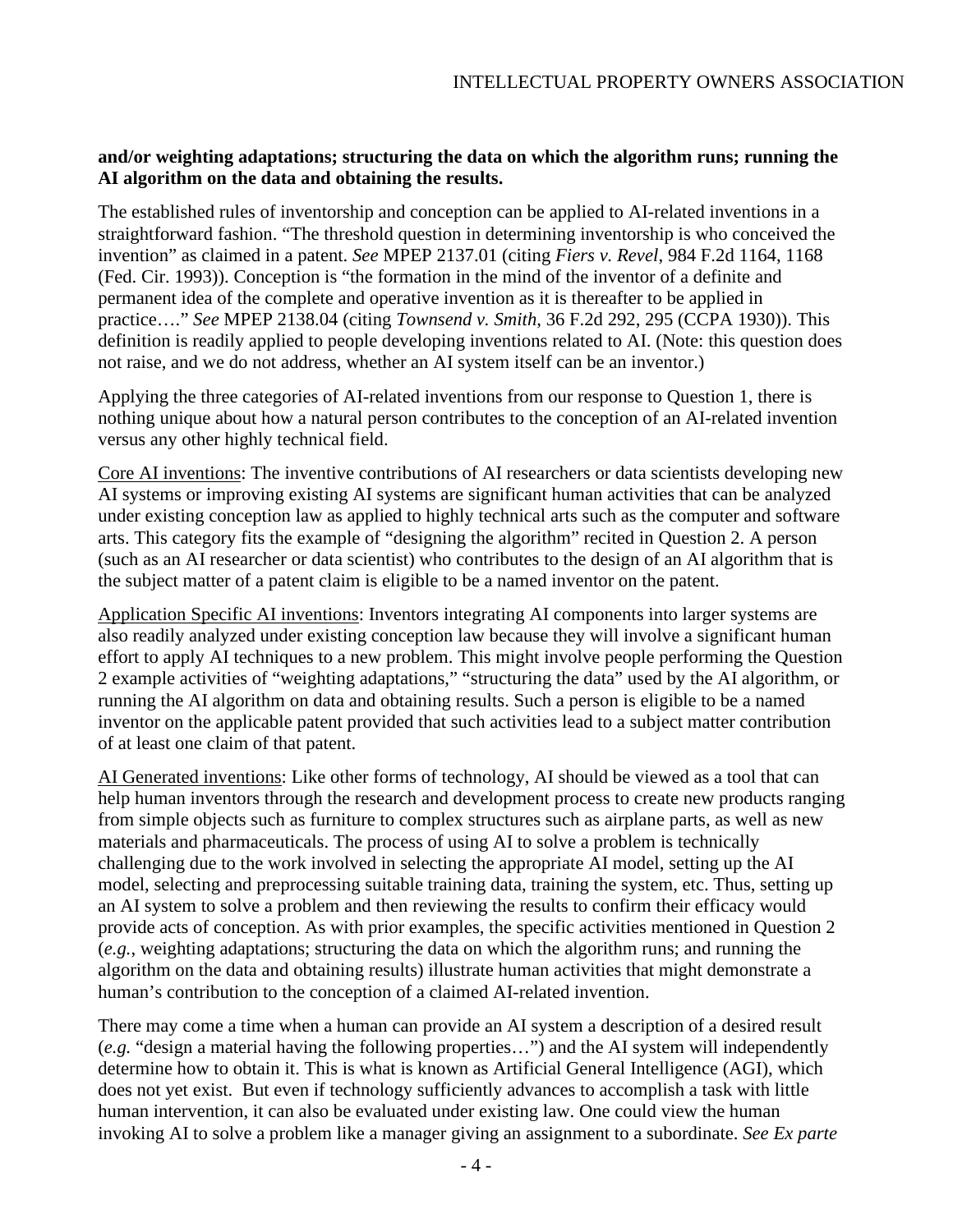*Smernoff,* 215 USPQ 545, 547 (Bd. App. 1982) ("one who suggests an idea of a result to be accomplished, rather than the means of accomplishing it, is not a coinventor").

If a human uses AI to solve a problem by defining a result without providing input as to the means of accomplishing it, the human does not contribute to conception and could not be an inventor. That said, it seems more likely that an AI system would be used interactively by a human to iteratively explore design alternatives, with the human specifying initial design constraints and the AI system producing a set of initial results or data based on such constraints. The human would then refine the constraints, and the AI system would produce an updated set of design solutions; this process would repeat until a suitable result is obtained—one likely selected by the human. In this scenario, the human would be an inventor of the final product. We express no opinion on whether the AI system in this scenario could or should be considered an inventor.

## **3. Do current patent laws and regulations regarding inventorship need to be revised to take into account inventions where an entity or entities other than a natural person contributed to the conception of an invention?**

AI systems can be powerful tools to help conceive and implement inventions. The use of AI-based tools may aid a natural person, just as tools in other technical fields aid humans in the conception of inventions.

Under current law in the United States and elsewhere, inventors cannot be non-natural persons. *See Report from the IP5 Expert Round Table on Artificial Intelligence* at 1-2 (Oct. 31, 2018), [https://www.fiveipoffices.org/wcm/connect/fiveipoffices/5e2c753c-54ff-4c38-861c-](https://www.fiveipoffices.org/wcm/connect/fiveipoffices/5e2c753c-54ff-4c38-861c-9c7b896b2d44/IP5+roundtable+on+AI_report_22052019.pdf?MOD=AJPERES&CVID=)[9c7b896b2d44/IP5+roundtable+on+AI\\_report\\_22052019.pdf?MOD=AJPERES&CVID=](https://www.fiveipoffices.org/wcm/connect/fiveipoffices/5e2c753c-54ff-4c38-861c-9c7b896b2d44/IP5+roundtable+on+AI_report_22052019.pdf?MOD=AJPERES&CVID=) ("The IP5 Offices account for 80% of the global patent market. . . . all IP5 jurisdictions require that the inventor is a human being."); *New Idea Farm Equip. Corp. v. Sperry Corp. & New Holland Inc.*, 916 F.2d 1561, 1566 n.4 (Fed. Cir. 1990) ("people conceive, not companies").

Taking the contrary position that something other than a natural person may be named as an inventor of an AI system would require changing U.S. patent law and regulations. Likewise, expanding the definition of "inventor" to include non-natural entities would require changing additional laws and regulations. For example, an inventor is required to make a declaration stating that s/he "believes himself or herself to be the original inventor or an original joint inventor of a claimed invention in the application." 35 U.S.C. 115(b)(2). Declarations under 37 CFR §1.63 require that:

(c) *A person may not execute an oath or declaration for an application unless that person has reviewed and understands the contents of the application*, including the claims, *and is aware of the duty to disclose to the Office all information known to the person* to be material to patentability as defined in §1.56. There is no minimum age for a person to be qualified to execute an oath or declaration, but *the person must be competent to execute, i.e., understand, the document that the person is executing*.

\* \* \* \*

(f) An oath or declaration under this section, including the statement provided for in paragraph (e) of this section, must be executed (*i.e.*, signed) in accordance either with § 1.66 or with an acknowledgment that any willful false statement made in such declaration or statement is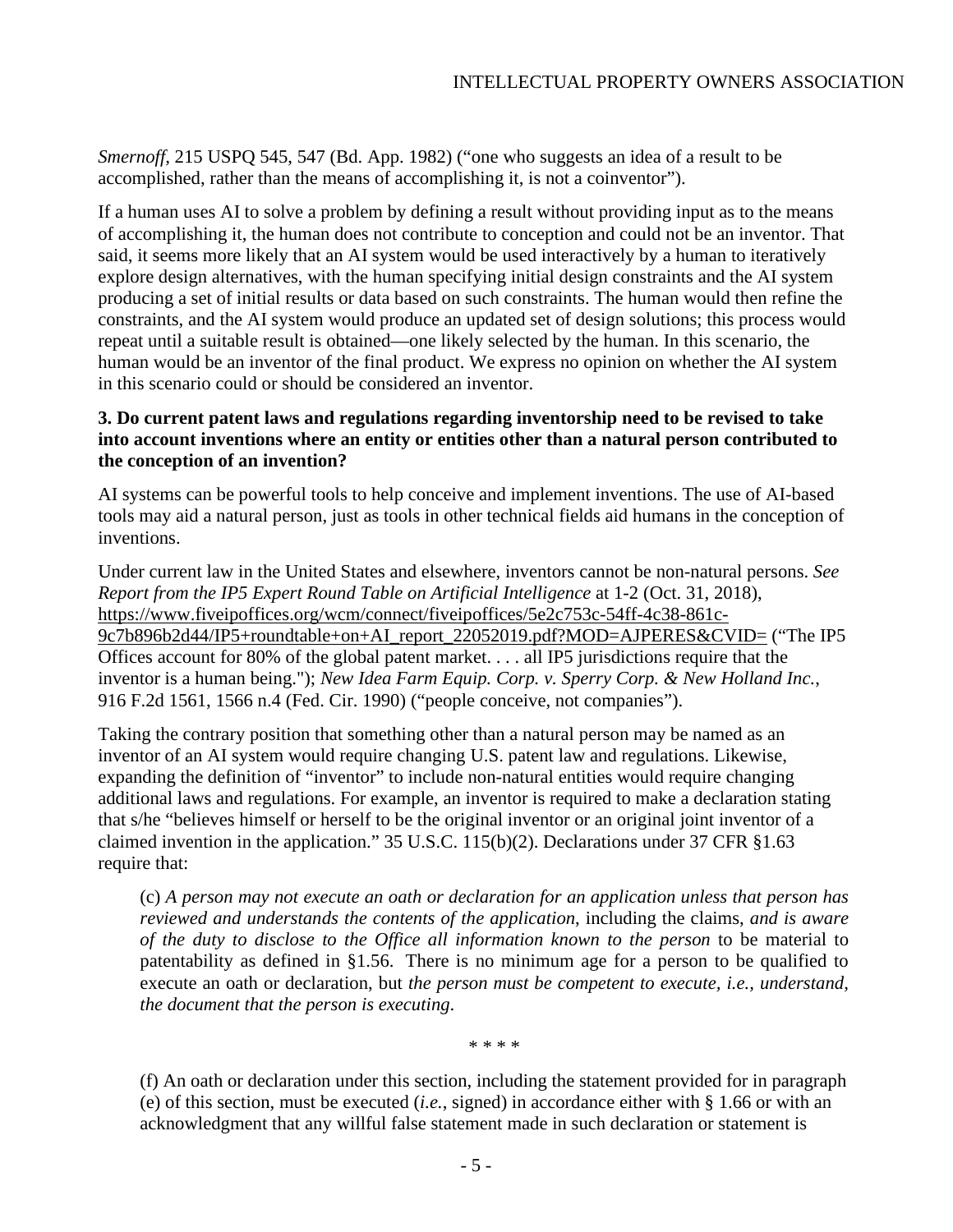punishable under 18 U.S.C. 1001 by fine or imprisonment of not more than five (5) years, or both.

37 CFR § 1.63 (c), (f) (emphasis added). Amendments would be required to address how (or even whether) a non-natural entity, such as an AI system, could make such statements.

The use of a "substitute statement" under 35 U.S.C § 115 (d) in lieu of executing a declaration does not fill the gap left by 35 U.S.C § 115(b)(2) because an AI system is not an "individual" who is "(i) deceased, (ii) is under legal incapacity; or (iii) cannot be found or reached after diligent effort; or (B) is under an obligation to assign the invention but has refused to make the oath or declaration required. . . ." 35 U.S.C § 115(d)(2). That an AI system cannot execute a declaration cannot be solved by a substitute statement.

If non-natural entities were afforded inventor status, additional downstream issues would also need to be addressed. For example, during an enforcement proceeding it would be impossible to depose an AI system concerning its contribution to determine whether it was properly listed as an inventor and what it meant by the use of terms in the specification and claims.

# **4. Should an entity or entities other than a natural person, or company to which a natural person assigns an invention, be able to own a patent on the AI invention? For example: Should a company who trains the artificial intelligence process that creates the invention be able to be an owner?**

This question appears to presume that the "AI invention" at issue is an AI Generated invention, such as an improved toothbrush designed by an AI system, and thus the AI system is the "inventor." See the response to Question 1 for a description of the various types of AI-related inventions. AI-related inventions not invented by the AI system itself that relate to improvements to AI systems or algorithms, applications of AI systems, and the initial development of a Core AI system, are presumed to be performed by humans and thus the human inventor is the original owner who can assign the invention to an appropriate entity.

Generally, a natural person who trains the AI process that creates an AI Generated invention should be able to be an owner. Similarly, a company that owns the process should be able to be an assignee of an invention. However, as discussed in the response to Question 3, current law does not allow an AI computer system to be a named inventor on a patent or to own an invention. There is therefore no mechanism by which the AI system can assign such an invention to a natural person or a company. Under current law, a human declares that they are the inventor and typically signs an assignment to a company because the human is the original owner of the invention. The obligation to assign is typically contractual through an employment agreement. U.S. law does allow for a "substitute statement" to be filed in lieu of executing a declaration, but that is only with respect to an "individual" who is "(i) deceased, (ii) is under legal incapacity; or (iii) cannot be found or reached after diligent effort; or … is under an obligation to assign the invention but has refused…." 35 U.S.C § 115. There is no substitute statement exception for a non-human that cannot sign a declaration. Thus, assuming an AI system can truly conceive of or create an invention, changes in the law would be required to allow the AI system to be the inventor or original owner of the invention. Currently, under U.S. law only a human can be an original owner. Neither the Constitution nor U.S. law provide for such entities to have ownership rights. Many practical issues would need to be addressed to enable such an entity to own an invention and to deal with the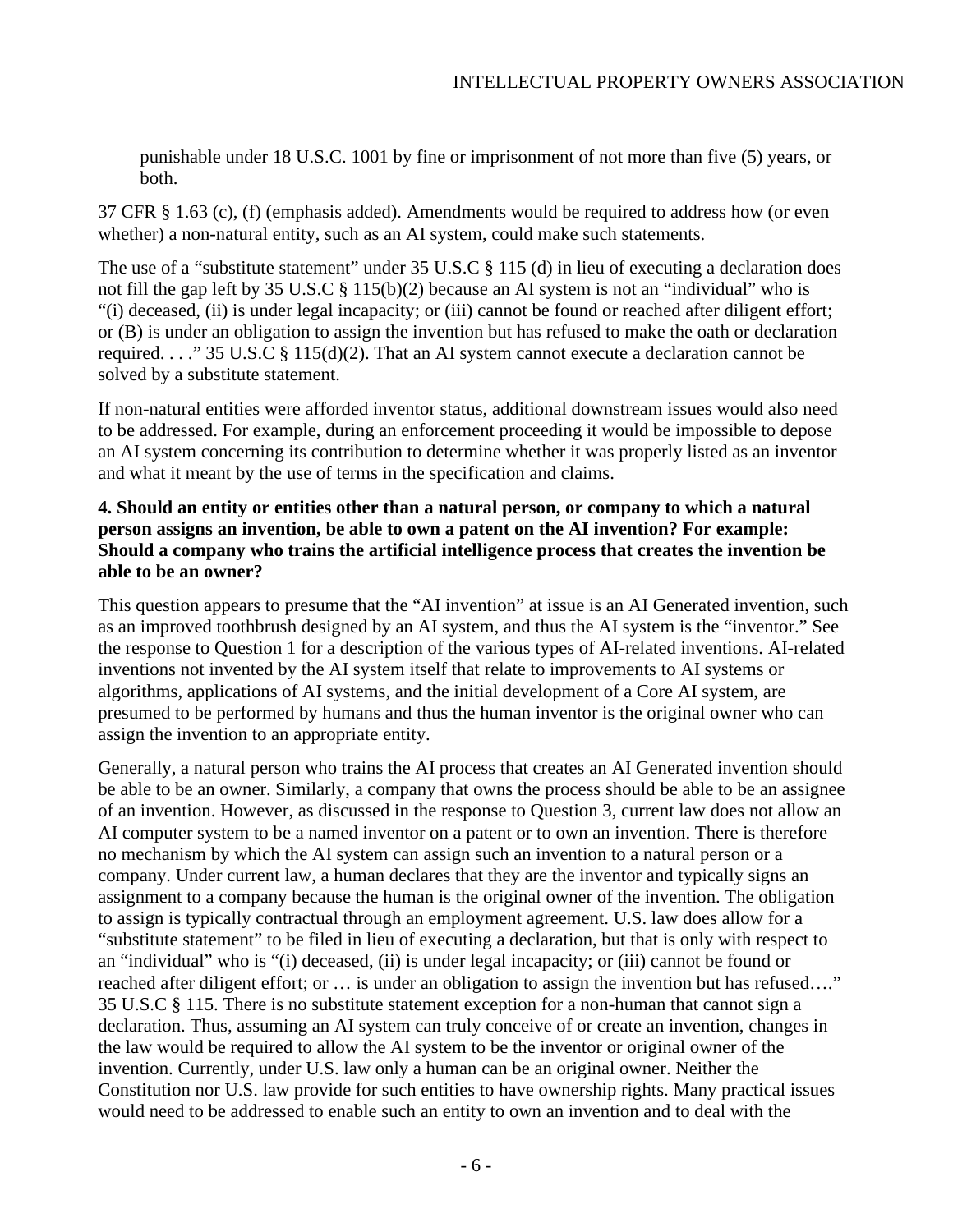patenting process because an AI tool or system that invents something is not a natural person or a company.

A proposed framework for governing AI Generated Inventions within the context of the issues raised in Question 4 might include the following considerations:

- 1. Should there be a new type of declaration, or new substitute statement under MPEP 602.01, signed by a human certifying that the AI system generated the invention?
- 2. How can proof of inventorship by an AI system be provided for a patent filing which is the equivalent of a human declaration?
- 3. Can a contract be established between the developer, builder, user, and/or licensee of the AI system which governs who an original owner is of an AI invention?
- 4. Can a contract be established between the developer, builder, user, and/or licensee of the AI system which governs who has a contractual right to be assigned an AI invention?
- 5. If there are multiple copies of an AI system or algorithm that generates an invention, which copy would own the invention?
- 6. If an AI system can "own" an invention, how does that AI system get identified? By name? IP Address? Serial number?
- 7. If an AI system can "own" an invention (whether it created the invention or not), if the AI algorithm is deleted from memory or the system is damaged or destroyed, who owns the invention?
- 8. Who would get the money from licensing IP generated by an AI system?
- 9. Would the AI system have to generate any kind of declaration stating that its output is an "AI invention" relative to its training. In other words, would the AI system have to declare that its output is more than a rote or mechanical application of the trained AI algorithm?
- 10. Does a patent specification have to identify which elements of a claimed invention were generated or conceived by an AI system? Is there any specific statement that would need to be made or affirmation regarding the AI system contribution to the claimed invention?
- 11. In other countries, including the UK, the rights to an invention transfer from the employee to the employer under statutory provisions (*See*, *e.g.*, the UK Patents Act 1977). Should U.S. law be changed to adopt a similar statutory framework so that an AI system's inventions (if any) transfer by law to the company that employs or owns the AI system (like U.S. Copyright laws for employee "work for hire" works are transferred to the applicable employer)?

Establishing a framework for AI systems to own IP or to enable the issuance of a patent "invented' by an AI system raises many issues not addressed by the current law.

# **5. Are there any patent eligibility considerations unique to AI inventions?**

No. As discussed in the response to Question 1, AI-related inventions are a species of software (and in some cases hardware inventions, *e.g.*, AI "chips"). The same eligibility considerations that pertain to software (and hardware) pertain to AI-related inventions. That said, because AI-related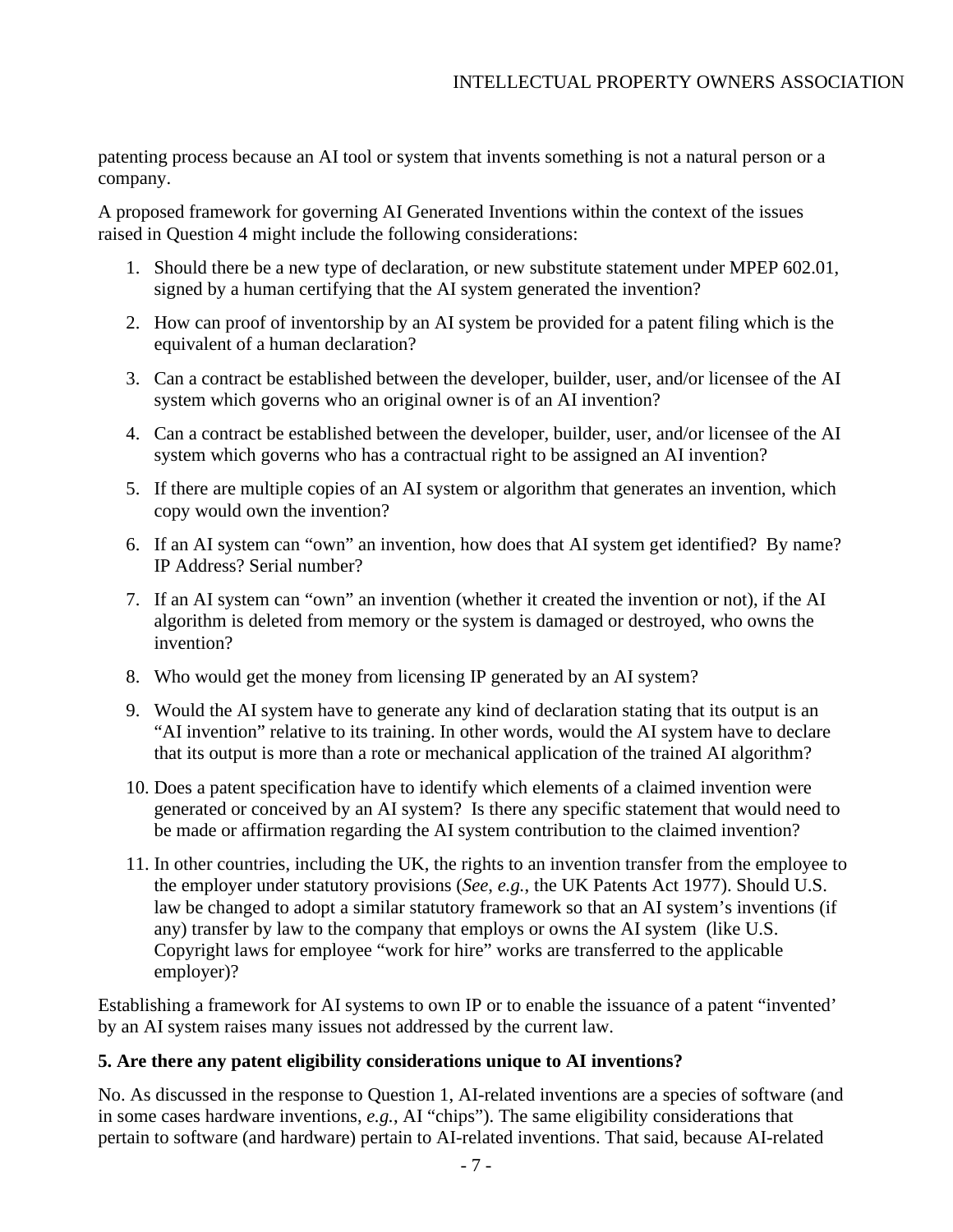inventions are frequently characterized as systems that mimic human intelligence in performing cognitive tasks, they are more likely in practice to be subject to patent eligibility issues concerning "abstract ideas" and so-called "mental steps."

The current USPTO procedure for evaluating subject matter eligibility is set forth in 2019 Revised Subject Matter Eligibility Guidance (01/07/19) ("2019 PEG"):

Step 1: Determine whether the claimed subject matter falls within the four statutory categories of patentable subject matter identified by 35 U.S.C. § 101: process, machine, manufacture, or composition of matter.

Step 2A:

Prong 1: Determine whether the claim recites a judicial exception. If not, claim is patent eligible. If so, proceed to Prong 2.

Prong 2: Determine whether the claim as a whole integrates the recited judicial exception into a practical application of the exception. If so, then the claim is patent eligible. If not proceed to Step 2B.

Step 2B: Determine whether the claim recites an "inventive concept." If so, the claim is patent eligible. If not, the claim is ineligible.

Under Step 1, an AI-related invention can be claimed as a method, system/machine or article of manufacture, just like software, and will fall into a recognized statutory category. Some general examples include:

1. Process/Method claims: AI-related inventions may be claimed as methods, reciting a series of steps for processing data and producing an output.

These could include methods directed to the production of an AI-related invention (*e.g.*, methods for training a ML model, pre-processing input data, setting weights and biases or hyperparameters) and methods directed to deployment (*e.g.*, methods for classifying data, segmenting data, translating text, and so forth).

Where the AI-related invention is specific to a particular application domain (*e.g.*, driving an autonomous vehicle), the claim will typically recite domain specific data to be processed (*e.g.*, vehicle operation parameters and external information such as detected objects in the path of the vehicle) as well as domain specific outputs (*e.g.*, signals to control the braking, steering, and acceleration of the vehicle). Additionally, different application domains typically require distinctive types of computerized representation such as pixel values for images, word embeddings for text, or frequency domain decompositions for audio.

- 2. Machine/System/Apparatus claims: AI-related inventions may also be claimed as systems of components, which attempts to more generally capture the architecture of the AI system. System claims for NN-based AI may include elements such as layers of node (or "artificial neurons" or the equivalent), descriptions of connectivity between layers, and the functional operations performed by the nodes or layers.
- 3. Article of Manufacture claims: Many AI-related inventions are implemented in software and might be claimed as Beauregard (computer program product) claims, where the claim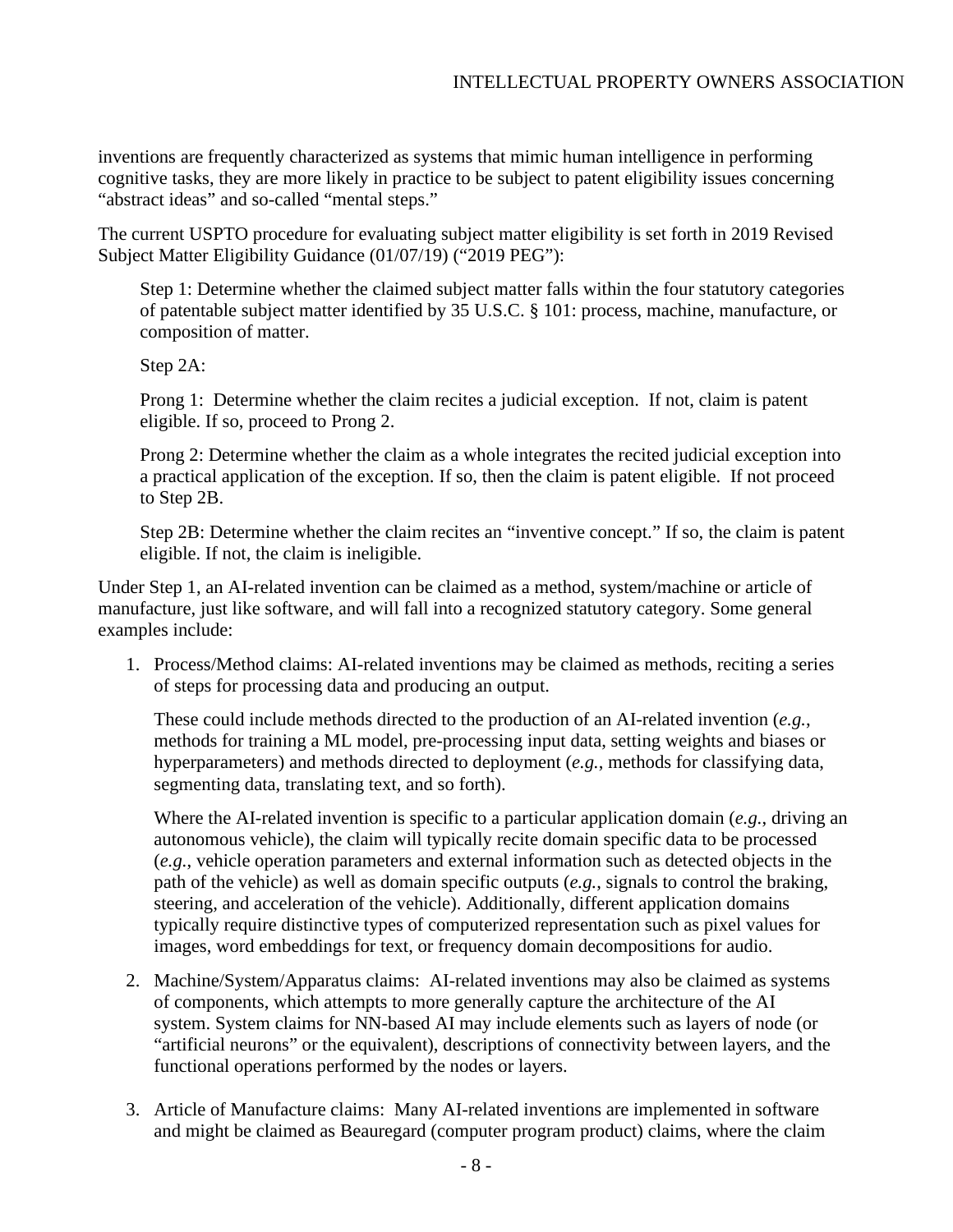elements are set forth as functional units (*e.g.*, modules, layers of nodes, etc.) stored on nontransitory computer readable medium. The use of Beauregard claims for AI-related inventions claimed in this fashion does not generally present unique issues for Step 1.

However, AI systems—particularly, but not exclusively ML systems—are distinct from other types of software in that they have both development ("training") and production phases that can be carried out by entirely different entities or organizations. The development phase is typically the most time consuming and expensive and results in a trained system that can be used by others directly as an end product, or in some cases might be further trained for a specific application (this is called transfer learning and is becoming commonly employed, for example in natural language processing). Since the trained model has specific economic value, it is likely the USPTO will receive article of manufacture claims that recite a trained AI system, such as a trained ML model or a knowledge base of expert system rules that could raise the difficult issue of whether the claim is eligible under Step 1 in view of *Digitech Image Technologies, LLC v. Electronics for Imaging, Inc*., 758 F.3d 1344 (Fed. Cir. 2014) (holding that a claim to a "device profile" with specific "data" did not fall into any of the statutory categories because "[d]ata in its ethereal, non-physical form is simply information that does not fall under any of the categories of eligible subject matter under section 101."); *see also Allvoice Developments US, LLC v. Microsoft Corp.* 2014-1258 (Fed. Cir. May 22, 2015) ("Software may be patent eligible, but when a claim is not directed towards a process, the subject matter must exist in tangible form.")

AI-related inventions are now commonly used in the field of generative design to help design (or even fully design) specific artifacts, ranging from simple objects such as furniture to complex materials and machines, to molecules or drugs. The resulting artifacts can be claimed as articles of manufacture or compositions of matter. The involvement of an AI system in the design of such artifacts does not impact the analysis under Step 1.

At Step 2A, the primary issue for AI-related inventions, as with software generally, is whether a claim to an AI-related invention is directed to an "abstract idea." Just as software-based inventions are not *per se* abstract ideas, AI inventions are also not *per se* abstract ideas. Rather, whether a claim for an AI-related invention is directed to an abstract idea will depend on the subject matter claimed and the manner of claiming.

The response to Question 1 set forth a general taxonomy for AI-related inventions. We use that taxonomy here to provide the following observations:

Application Specific AI inventions: The most general category of AI-related inventions is that in which an AI system is applied to provide a human (or super-human) level of performance for a domain specific task in response to domain specific data. The question under Step 2A will be whether a claim directed to an AI method or system that performs a particular task is directed to an abstract idea.

Under the 2019 PEG, such a claim will generally not be directed to an abstract idea under Step 2A, Prong 1. Example 39, provided with 2019 PEG, is a claim for training a NN for facial detection. The analysis states that the "claim does not recite any of the judicial exceptions enumerated in the 2019 PEG." The example claim is limited to a specific task (training the NN for detecting images of human faces), and all the claim limitations recite specific data (*e.g.*, digital facial images) and image processing operations on such data. The USPTO concludes that the claim does not recite any of the judicial exceptions (mathematical algorithms, mental steps, organization of human activity or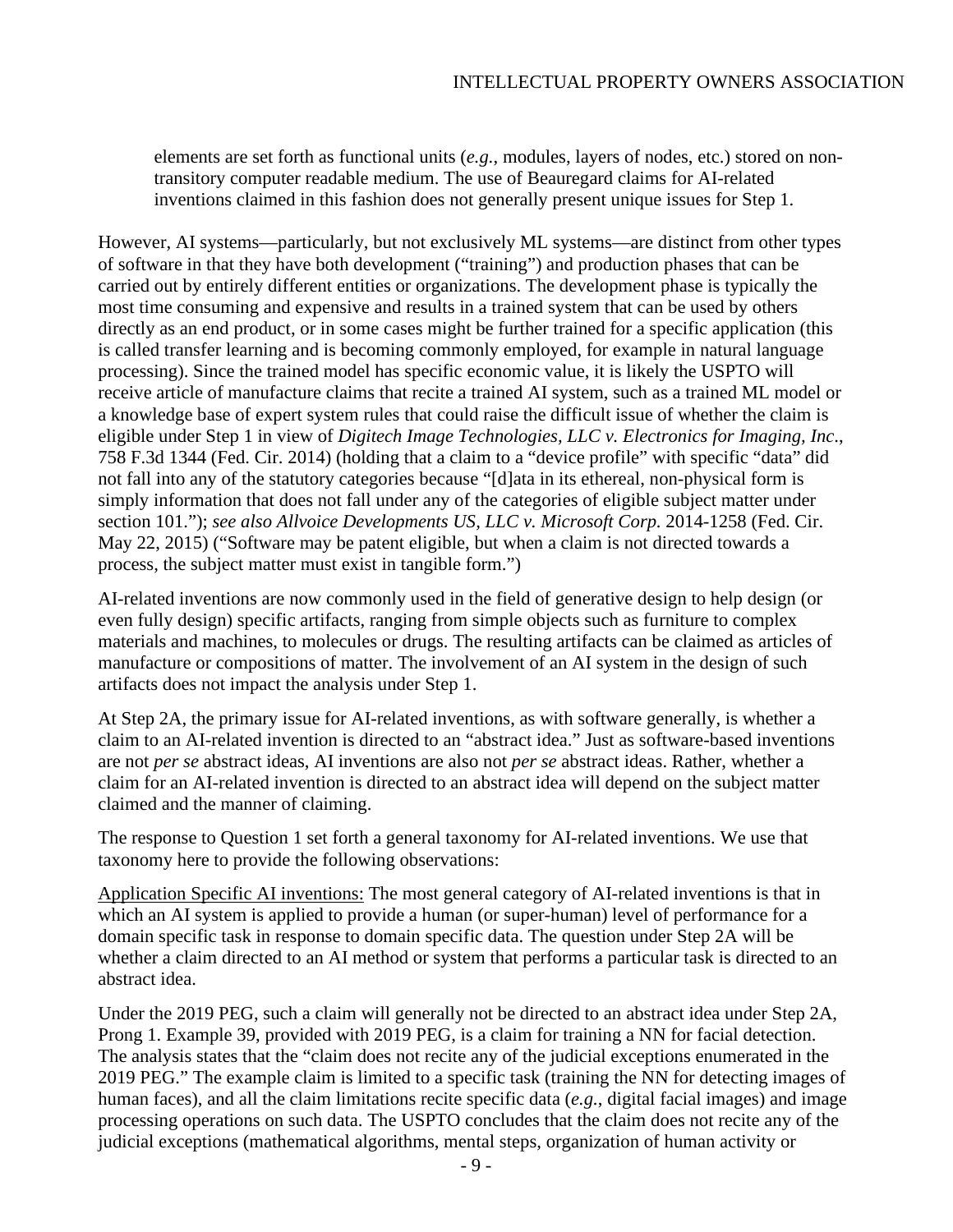fundamental economic concepts). This suggests that, generally, claims to specific applications of AI are not directed to abstract ideas.

Some claims for AI-related inventions might include limitations that are mathematical in nature for example, claims reciting the use of combinations of activation functions, loss functions, or other computations. In these instances, the eligibility analysis will proceed to Step 2A, Prong 2, to determine whether the claim as a whole integrates the mathematical operation into a practical application. In general, where a claim recites the use of the mathematical operations for a particular purpose, such as classification, prediction, control, language translation, and so forth, these purposes serve as the "practical application" and thus the mathematical operation will be sufficiently integrated into a practical application. In other words, the claim is not directed to the mathematical operation divorced from a particular application. It should not be necessary to limit the claim to particular types of data (*e.g.*, facial images vs. radiological images). Rather, the practical application may be found at the level of the operation, such as training, classification, prediction, etc. But further limitations to specific fields (*e.g.*, analysis of "radiological images" as opposed to "images" generally, or control of "vehicle" as opposed to control of a "machine") may provide further indicia of practical application and thus satisfy Prong 2.

AI Generated inventions: The use of AI systems in the design and creation of products is a rapidly developing field. AI systems are used for drug discovery, chemical engineering, material engineering, manufacturing, as well as product design, and numerous other commercial and industrial fields. AI systems reduce the time necessary to identify or evaluate potential products for their fitness for a particular purpose. This is especially beneficial in fields where a product or solution can be characterized by a large number of variables interacting in non-linear ways, such that the number of different possible designs (*e.g.*, combinations of variables) makes it practically impossible to evaluate each individually. ML systems are well suited for exploring a vast range of potential combinations of variables to identify potential candidates.

These types of inventions do not raise issues by virtue of being produced by an AI invention. The resulting product will typically be a physical artifact (or a process for designing or manufacturing the artifact) and as such will not recite a judicial exception under Step 2A, Prong 1, or at will least recite the integration of a judicial exception (*e.g.* a mathematical algorithm describing some feature of the physical artifact) into a practical application (the physical artifact).

Core AI inventions: The core of any AI or ML system is the underlying "model" of representation and processing. In a NN-based ML system, the architecture includes the arrangement of various types of nodes (or "cells") such as input, hidden, memory, and output nodes, characterized by specific patterns of interconnections between nodes, as well as particular functional operations for activation or training. The details of individual nodes or cells varies as well (*e.g.*, activation functions, convolution operations, pooling, etc.). Other types of AI/ML systems, such as decision trees, support vector machines, expert systems, genetic algorithms, etc. each have their own specific architectures and functional operations.

In any AI/ML system, the underlying implementation is data structures in computer memory coupled with code that executes mathematical operations. Accordingly, core AI inventions typically claim improvements in structural or functional features that result in reduced memory requirements (*e.g.*, reducing the number of parameters to be learned), reduced training time or computational requirements, or increased accuracy of the system for the given task. The improvement (*e.g.*,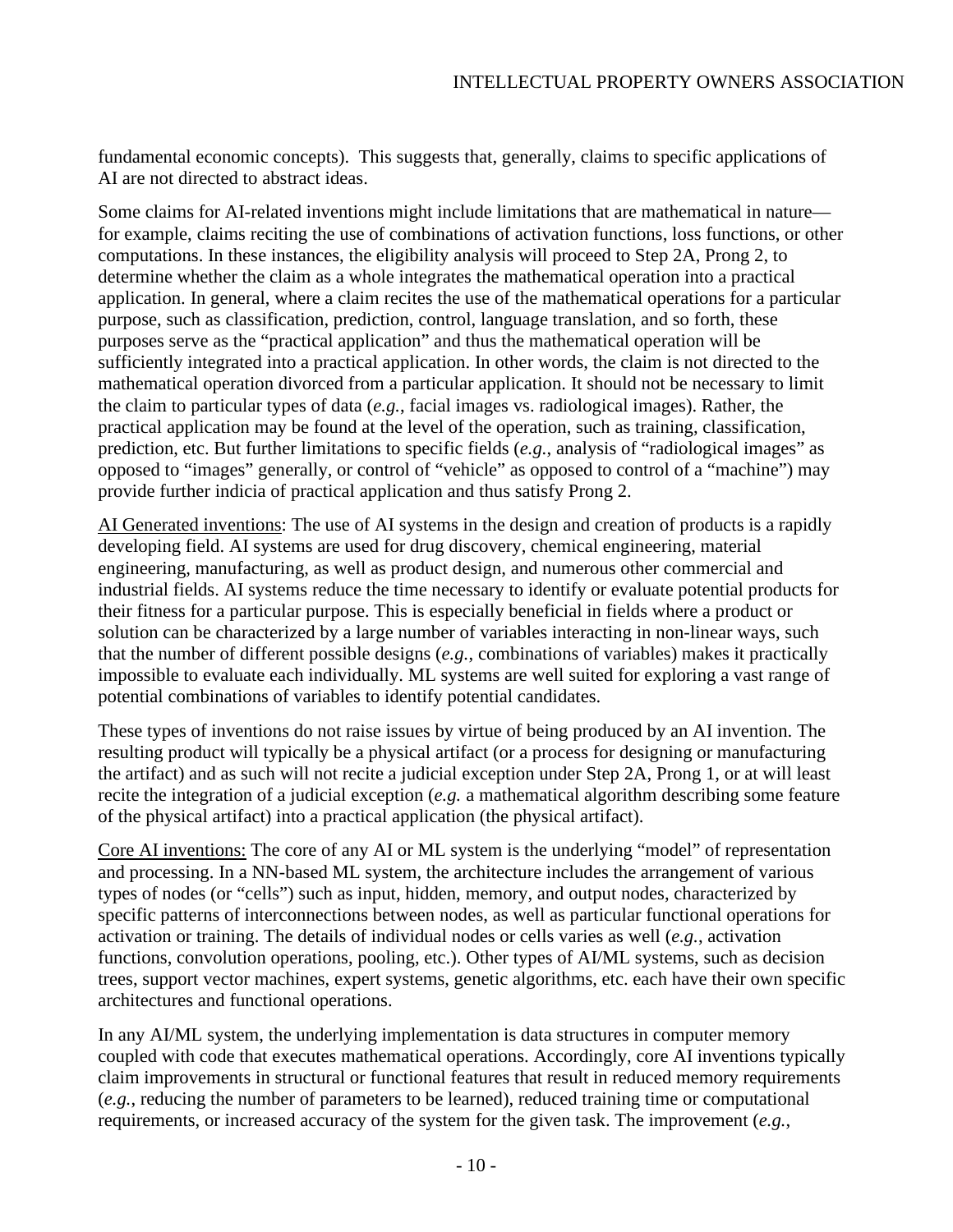"reduction of training time") need not be expressly stated in the claim since it is a result of structural or functional aspects of the system rather than a feature.

It could be argued that AI-related inventions generally, and particularly NN inventions, are inherently "abstract" because they perform "mental steps" similar to humans. This argument is premised on the characterization of AI as performing "cognitive" tasks in an "intelligent" manner. Indeed, NNs are inspired by or modeled on human neurons. Thus, some might argue that AI performs mental steps, and that therefore a claim to an AI-related invention is directed to an abstract idea. The argument would then assert that claims to core AI-related inventions that "only" speed up the operation of the computer or reduce memory requirements or increase accuracy only improve upon an already abstract process, and thus lack an inventive concept. Similarly, because limiting a judicial exception to a technological field is insufficient to provide an "inventive concept," claims to specific applications of AI-related inventions might be argued to lack an inventive concept.

This argument is based on misconceptions about the nature of AI-related inventions and NN implementations in particular. First, the argument conflates the goal or objective of an AI-related invention to operate with apparently human-like "intelligence" with the actual implementation, the actual structural and functional design of such systems. The argument assumes that because the "result" of an AI-related invention is ostensibly intelligent behavior, the underlying operation is the same or similar to how a human performs the operation. What matters for patent eligibility is not the result (which cannot be the basis of eligible subject matter) but the claimed structure or function that achieves the result. In that regard, AI-related inventions typically are implemented in the same manner as other types of software (or hardware), which bear no resemblance to the structure or operation of the human mind.

Second, the argument confuses metaphors and anthropomorphic descriptions used to explain how AI operate with how they are implemented. Metaphorical and anthropomorphic descriptions are frequently used to describe AI to laymen and novices. For example, consider the following excerpt from *A Beginner's Guide to Generative Adversarial Networks (GANs)*

Meanwhile, the generator is creating new, synthetic images that it passes to the discriminator. It does so in the hopes that they, too, will be deemed authentic, even though they are fake. The goal of the generator is to generate passable hand-written digits: to lie without being caught.

…

You can think of a GAN as the opposition of a counterfeiter and a cop in a game of cat and mouse, where the counterfeiter is learning to pass false notes, and the cop is learning to detect them. Both are dynamic; *i.e.*, the cop is in training, too (to extend the analogy, maybe the central bank is flagging bills that slipped through), and each side comes to learn the other's methods in a constant escalation.

### A.I. WIKI, <https://skymind.ai/wiki/generative-adversarial-network-gan> (last visited Nov. 11, 2019).

Describing a GAN has having "hope" and attempting to "lie" or behaving like a cop or a counterfeiter might make it easier to understand what the GAN is doing but is irrelevant to how a GAN operates. Technical literature on AI typically avoids metaphors and anthropomorphic descriptions, which are irrelevant to skilled artisans and do not convey useful technical details.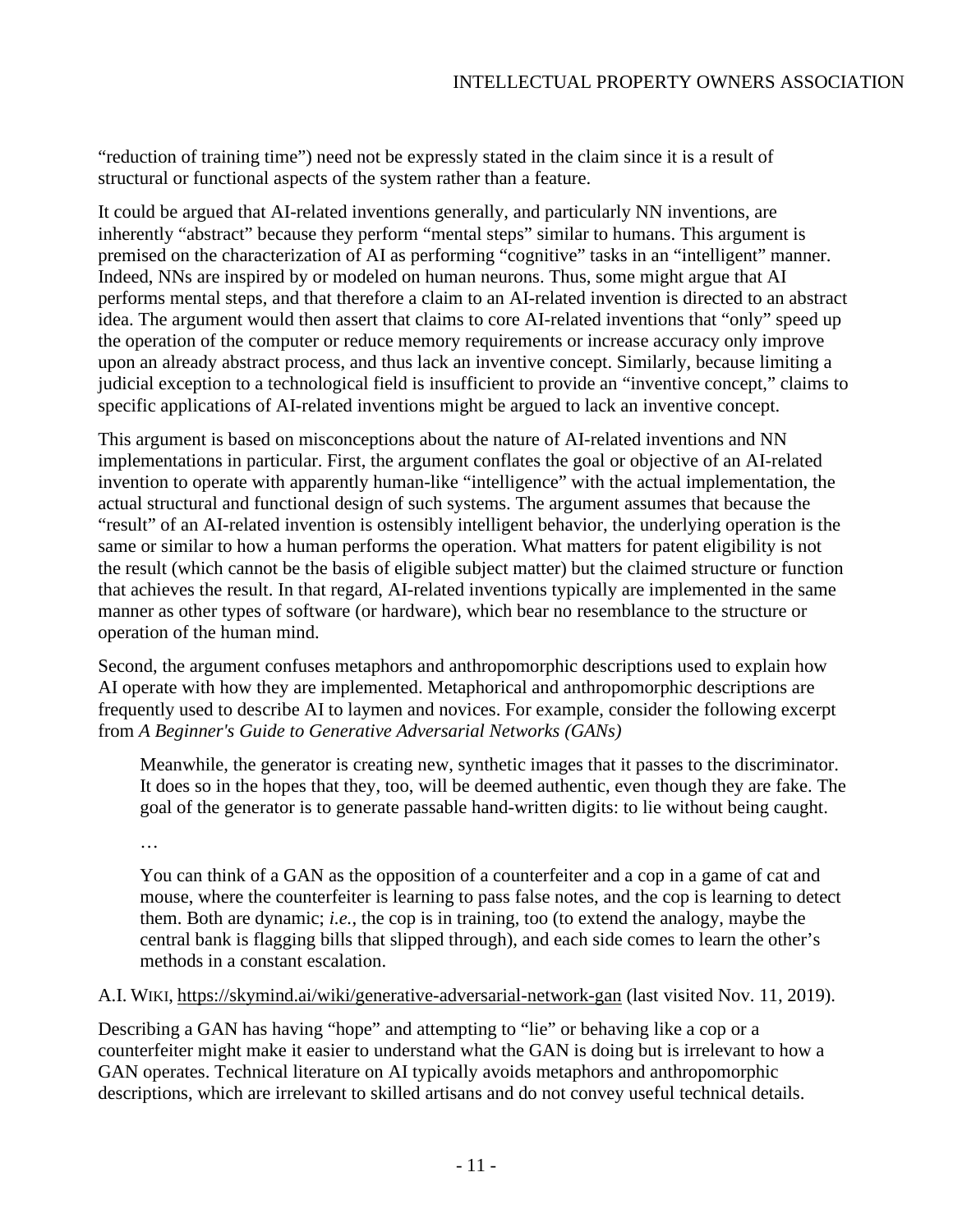But there are certain types of AI that more directly model human "mental steps," specifically expert systems. The mental steps doctrine grew out of decisions by the Court of Custom and Patent Appeals where the claimed invention required human judgment, but not where the claimed invention was disclosed as implemented by a computer. *See In re Heritage*, 150 F.2d 554 (C.C.P.A. 1945) (claims for making coated fiber board ineligible where they were "essentially directed to a purely mental process of making a selection of the amount of coating material to be used in coating a porous fiber board"); *In re Abrams,* 188 F.2d 165 (C.C.P.A. 1951) (claims were ineligible mental steps where no specific apparatus or machine was disclosed for performing the steps, thus requiring human performance); *In re Yuan,* 188 F.2d 377 (C.C.P.A. 1951) (relying on *Abrams*, claims were ineligible mental steps where no specific structure disclosed)*; In re Prater* 415 F.2d 1393 (C.C.P.A. 1969) (claim for computer implemented process were eligible where "Disclosure of apparatus for performing the process without human intervention may make out a prima facie case that the disclosed process is not mental and is, therefore, statutory."); *In re Bernhart* 417 F.2d 1395 (C.C.P.A. 1969) (claims to computer implemented process eligible where claims recited conventional computer elements) ("Looking then to method claim 13, we find that it in no way covers any mental steps but requires both a "digital computer" and a "planar plotting apparatus" to carry it out.").

The mental steps doctrine has been dramatically expanded by the Federal Circuit. Even so, the court still seems to focus on claims where the steps performed by the computer are claimed at a high enough level of generality that they correspond to the steps a human would or could perform. *See SmartGene, Inc. v. Advanced Biological Laboratories, SA*, 2013-1186 (Fed. Cir. Jan. 24, 2014) (claims to medical expert system ineligible where "every step is a familiar part of the conscious process that doctors can and do perform in their heads"); *Intellectual Ventures I LLC v. Symantec Corp.*, 2015-1769 (Fed. Cir. Sept. 30, 2016) (claims to rules-based spam and malware detection ineligible because "there is nothing in the claims themselves that foreclose them from being performed by a human, mentally or with pen and paper"); *Return Mail, Inc. v. USPS,* 2016-1502 (Fed. Cir. Aug. 28, 2017) (claims to providing address correction information to a sender of undeliverable mail ineligible because "Encoding and decoding mail recipient information including whether the sender wants a corrected address—are processes that can, and have been, performed in the human mind.").

By design, expert systems attempt to replicate human decision making using the types of "rules" human experts use. These rules and facts about the domain are encoded into a "knowledge base" and are processed using the same logical operations that a human would use. Thus, to the extent a claim for an expert system recites steps or operations that a human would perform, it would recite a judicial exception under Step 2A, Prong 1 (it may still be patent eligible by satisfying the requirements of Step 2A Prong 2, or Step 2B).

Concerning the argument that ANNs perform mental steps, it is important to understand that although they are modeled on human neurons, there are significant structural and functional differences between ANNs and human brains, including differences in how they are interconnected and how neurons process inputs. *See generally The differences between Artificial and Biological Neural Networks*, TOWARDSDATASCIENCE.COM, [https://towardsdatascience.com/the-differences](https://towardsdatascience.com/the-differences-between-artificial-and-biological-neural-networks-a8b46db828b7)[between-artificial-and-biological-neural-networks-a8b46db828b7](https://towardsdatascience.com/the-differences-between-artificial-and-biological-neural-networks-a8b46db828b7) (last visited Nov. 11, 2019). For example, ANNs use various types of "activation functions" to generate outputs from the input signals, such as ReLu, sigmoid, and tanh; biological networks do not use these mechanisms but rely on complex chemical signaling provided by neurotransmitters across the synaptic connections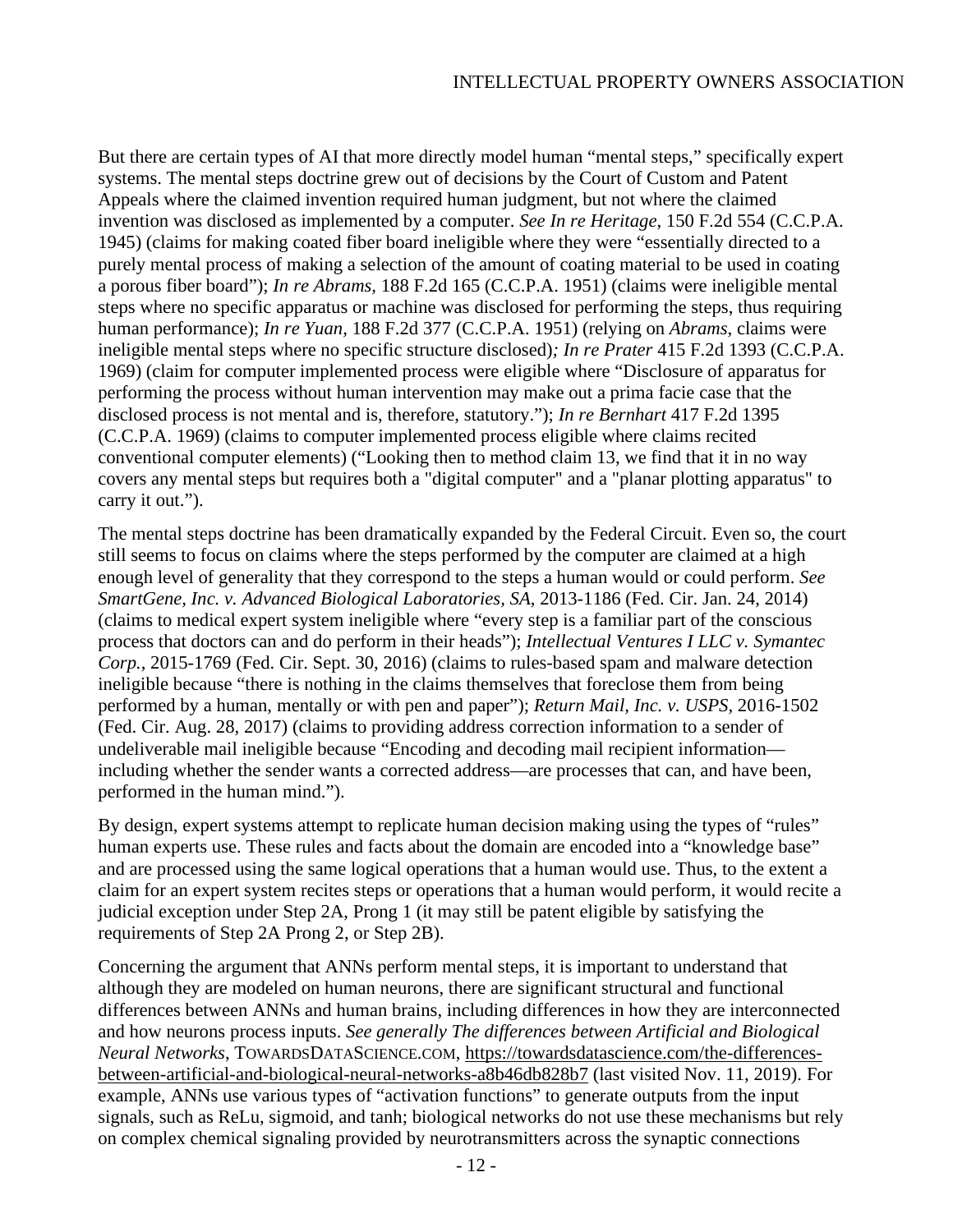between neurons. Equally important, ANNs "learn" using algorithms including gradient descent and back-propagation, rather than by recalling prior information. Humans learn by recalling information, such that the underlying neural networks forming new interconnections. This does not occur in ANNs, where the connections are fixed by design. Thus, although ANNs might use mathematical functions to model or simulate how real neurons work, they do not operate in the same manner as real neural networks.

An ANN does not perform steps that correspond to the kind of high level "mental steps" that the doctrine is meant to exclude. Rather, whatever "intelligence" is demonstrated by an ANN is a supervenient property or result of these lower level operations. Thus, claims to specific implementations of features of ANN or other ML inventions should not generally be considered directed to mental steps.

Finally, the argument that claims for AI-related inventions and especially ML-based AI are directed to mathematical algorithms because they are simply complex arrangements of mathematical functions (*e.g.*, matrix multiplication) or numerical data simply proves too much. All software applications—and indeed all digital hardware—operates at the lowest levels by performing mathematical operations. Neither the USPTO nor the federal courts have accepted this as a basis for ineligibility of software-based inventions, nor should they for AI-related inventions.

**6. Are there any disclosure-related considerations unique to AI inventions? For example, under current practice, written description support for computer-implemented inventions generally require sufficient disclosure of an algorithm to perform a claimed function, such that a person of ordinary skill in the art can reasonably conclude that the inventor had possession of the claimed invention. Does there need to be a change in the level of detail an applicant must provide in order to comply with the written description requirement, particularly for deep-learning systems that may have a large number of hidden layers with weights that evolve during the learning/training process without human intervention or knowledge?**

No. First, 35 U.S.C. § 112(a) does not set forth different written description standards for different technical fields. This represents a legislative choice to establish a unitary standard for all fields of technology. Second, the USPTO has published examiner training materials that guide the application of the § 112(a) written description requirement for computer-implemented inventions, which includes the following principles:

Slide 21 ("Written Description - Programmed Computer Functions"): "Computerimplemented inventions are often disclosed and claimed in terms of their functionality because writing computer programming code to perform specific functions is normally within the skill of the art once those functions have been adequately disclosed. … While disclosure of the program code is not required, the detailed steps or instructions that the program follows should be described."

Slide 30 ("Written Description Summary"): "An original claim may lack written description when the claim defines the invention in functional language specifying a desired result but the specification does not sufficiently identify how the function is performed or result is achieved. For programmed computer functions, determine whether the specification discloses in adequate detail the computer and the algorithm (*e.g.*, the necessary steps and/or flowcharts) that perform the claimed function."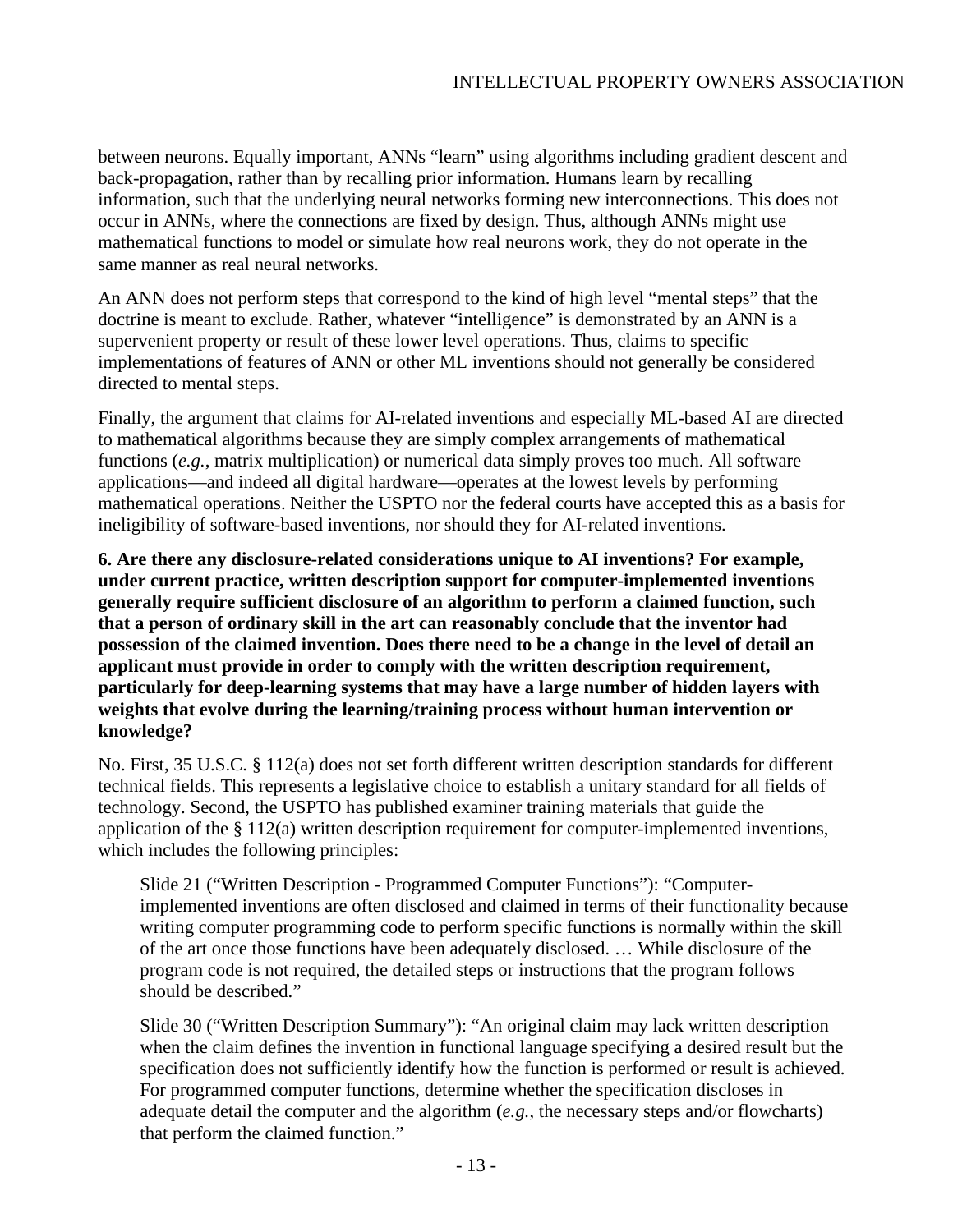These principles are similarly applicable to AI-related inventions as to conventional algorithmic solutions. Consequently, there appears to be no need for further clarification of this requirement in the context of AI-related inventions. Moreover, any clarification would likely create a legal distinction in the written description requirement for AI-related inventions, which, as previously noted, would could result in a subjective and fact-specific determination.

This question seems to imply that the written description standard should vary for "deep-learning systems that may have a large number of hidden layers," but the basis for this implication is unclear. For the purpose of the  $\S 112(a)$  written description requirement, as long as "the specification" describes a claimed [AI-related] invention in sufficient detail that one skilled in the art [of artificial intelligence] can reasonably conclude that the inventor had possession of the claimed invention at the time of filing," *LizardTech, Inc. v. Earth Res. Mapping, Inc.* 424 F.3d 1336 (Fed. Cir. 2005), the legal standard has been satisfied. That requirement is satisfied by describing the relevant architectural and functional aspects of an AI-related invention. For example, in contemporary advances in deep learning, the number of layers is of less technical significance than the types and functionality of such layers. For instance, the technical advance of the ResNet deep CNN (up to 152 layers) over the AlexNet deep CNN (8 layers) is not the number of layers, but the inclusion of skip connections that may address the issue of vanishing gradients. A description of a specific ML architecture, such as the number or arrangement of layers, is required only where those details would need to be explained to a person skilled in the art to establish possession of the invention by the applicant.

Furthermore, in other fields of technology applicants may present inventions of varying size or complexity (*e.g.*, the number of lines of code in an algorithm, the number of base pairs in a DNA sequence, or the number of transistors in a circuit). It has not been suggested that the written description requirement should be modified based on such factors.

This question also refers to "hidden layers with weights that evolve during the learning/training process without human intervention or knowledge" as potentially affecting (and, as implied, raising) the written description standard for ML inventions. However, the manner of choosing weights and biases in the layers of a NN is well-understood in the art. The use of activation functions, cost functions, backpropagation, gradient descent, and so forth is well-studied and readily known to practitioners.

Again, in other fields of technology, practitioners routinely utilize tools to generate complete, lowlevel specifications "without human intervention or knowledge." For example, software developers use compilers to translate high-level programming languages into architecture-specific, machinelanguage instructions, and electrical engineers use hardware description language (HDL) design tools to generate transistor-level schematics from component-level descriptions. Yet, it has not been suggested that the ordinary use of automated tools could affect the written description requirement in these fields. On the contrary, one skilled in the art of ML would recognize the use of existing training algorithms as a familiar, well-understood step in the generation of a ML model—one that does not, per se, require additional disclosure to satisfy the written description requirement beyond the standard articulated in cases such as *LizardTech*. *Id.*

Artificial intelligence is just one example of technology accelerating at unprecedented speed. Accordingly, the capabilities of a person of ordinary skill in the art continue to advance and must be taken into account when applying § 112(a). The USPTO's efforts to promote and maintain the level of understanding of examiners concerning the state of the art in AI, to maintain parity with the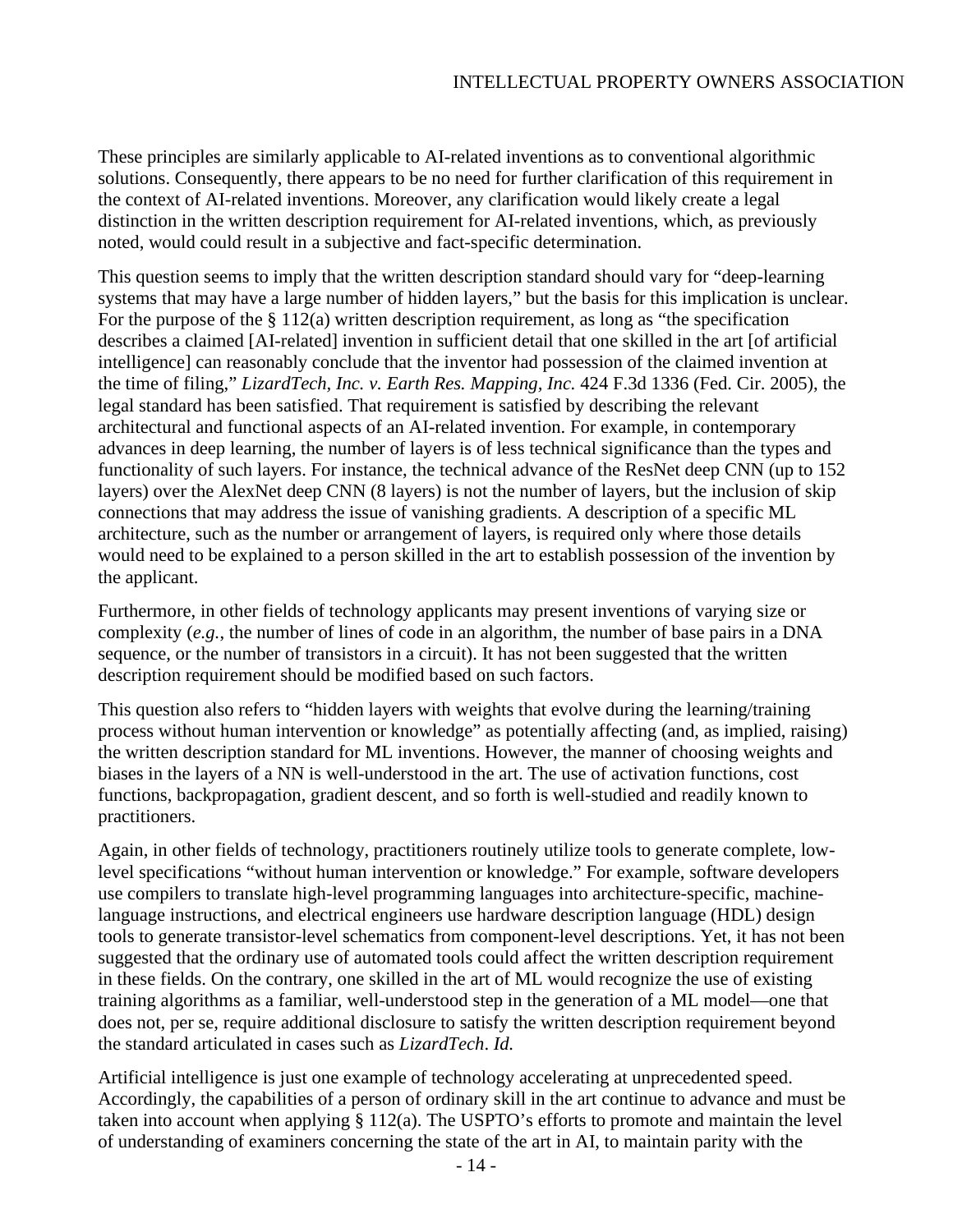current technical level of persons of ordinary skill in the art for applying tests such as § 112(a), is important for ensuring accurate and efficient examination and prosecution of inventions in this area. Given the applicability of AI to a wide range of technical fields, the USPTO might wish to promote training of examiners in a correspondingly broad range of art units that could handle applications for AI-related inventions.

# **7. How can patent applications for AI inventions best comply with the enablement requirement, particularly given the degree of unpredictability of certain AI systems?**

The level of detail an applicant must provide to comply with the enablement requirement is the same for AI-related inventions and non-AI-related inventions. First, 35 U.S.C. § 112(a) does not establish different enablement standards for different technical fields. This represents a legislative choice to establish a unitary standard across all fields of technology. Second, the Office has published examiner training materials that guide the application of the § 112(a) enablement requirement for computer-implemented inventions, which include the following principles:

Slide 6 ("Satisfying the Enablement Requirement"): "Enablement can be shown by disclosing at least one method for making and using the claimed invention that bears a reasonable correlation to the entire scope of the claim. The specification need not contain an example if the invention is otherwise disclosed in such a manner that one skilled in the art will be able to practice it without an undue amount of experimentation. The specification need not teach what is well-known in the art."

Slide 8 ("Enablement - Computer-Implemented Functional Limitations (Continued)": "For software related inventions, the knowledge in the state of the art and predictability tends to be high. ... [I]f (1) the application fails to disclose any program and (2) more than routine experimentation would be required of one skilled in the art to generate such a program, the examiner would have a reasonable basis for challenging the sufficiency of such a disclosure."

These principles apply to AI-related inventions as they apply to conventional algorithmic solutions. There appears to be no need for further clarification. Moreover, clarification would to create a legal distinction in the enablement requirement for AI-related inventions, which as previously noted could require a subjective and fact-specific determination.

This question refers to a "degree of unpredictability of certain AI systems." The values of parameters resulting from the training of a ML model (*e.g.*, weights and biases in a NN) may vary, but that variance does not render the AI system unpredictable in its training and functionality. On the contrary, data scientists have articulated a large number of principles about the behavior of trained ML systems as part of the fundamental theory of ML, such as the capabilities of models of varying properties and complexity to generalize from training data to parameters and functions that may be applied to new data. This research has produced heuristics, and in many cases quantitative boundaries, of ML techniques such as accuracy, confidence, and rates of training progress. The variability of training is therefore a well-understood, and often predictable and measurable, aspect of ML that does not rise to the level of "unpredictability" that may apply to technical fields such as chemistry.

Further, to the extent that generating a satisfactory ML model based on a disclosure of the model requires multiple training attempts, that aspect does not cause a lack of enablement in the disclosure. Failure to enable a claim under § 112(a) occurs only if "the experimentation needed to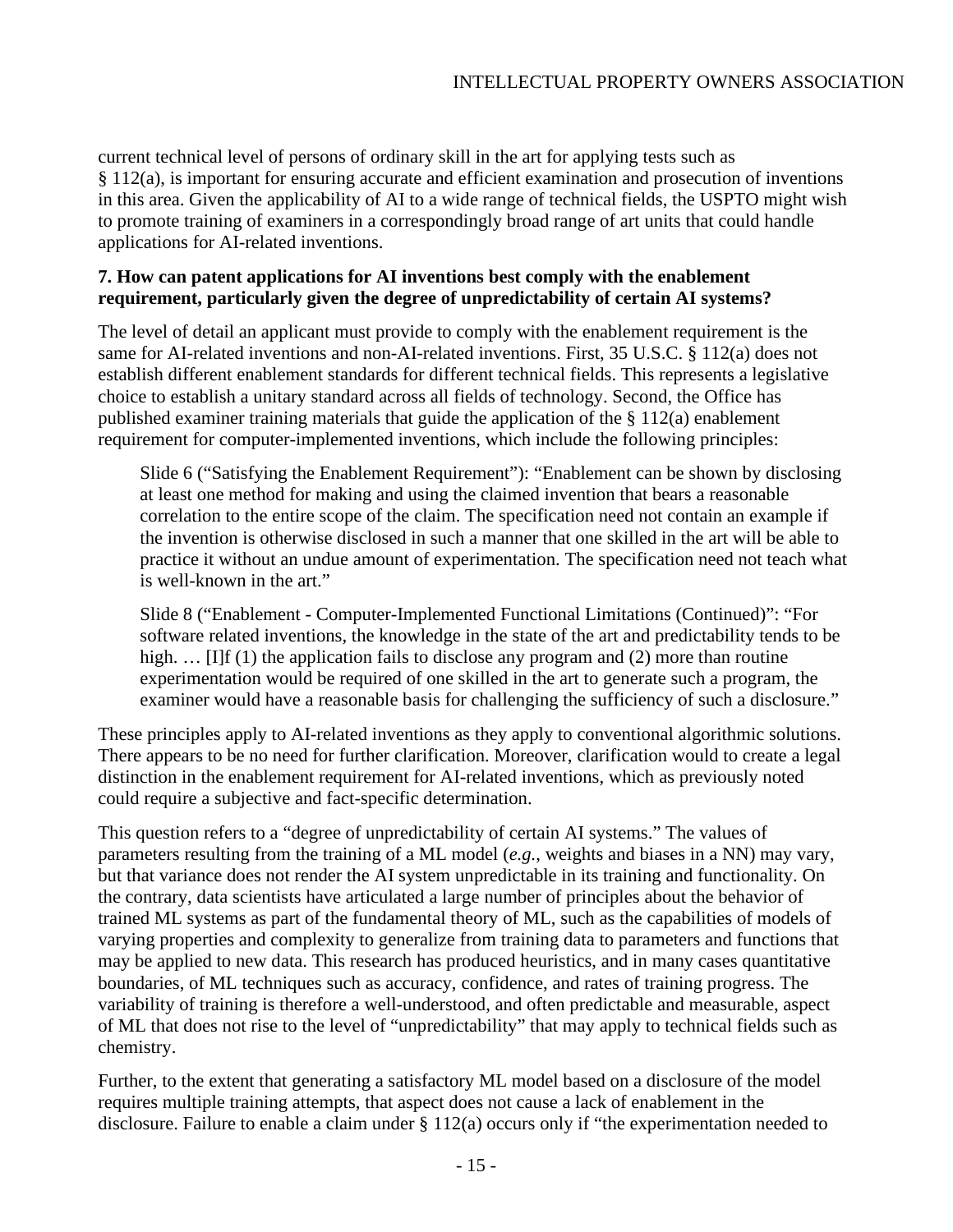practice the invention [is] undue or unreasonable." *See In re Wands*, 858 F.2d 731, 737 (Fed. Cir. 1988). As long as the disclosure of an AI-related invention does not require undue or unreasonable experimentation to implement, taking into account the level of one of ordinary skill in the art of data science and ML—which is advanced and continuously advancing—the disclosure satisfies the § 112(a) enablement requirement.

# **8. Does AI impact the level of a person of ordinary skill in the art? If so, how? For example: Should assessment of the level of ordinary skill in the art reflect the capability possessed by AI?**

The USPTO sets forth the procedure for resolving the level of ordinary skill in the art in the examination guidelines for obviousness. Namely, "[t]he person of ordinary skill in the art is a hypothetical person who is presumed to have known the relevant art at the time of the invention. Factors that may be considered in determining the level of ordinary skill in the art may include: (1) "type of problems encountered in the art;" (2) "prior art solutions to those problems;" (3) "rapidity" with which innovations are made;" (4) "sophistication of the technology; and" (5) "educational level of active workers in the field." *See* MPEP 2141 (citing *In re GPAC*, 57 F.3d 1573, 1579 (Fed. Cir. 1995)). AI does not affect these factors for assessing the level of ordinary skill in the art.

The "capability" of AI tools or systems does not uniquely impact the level of a person of ordinary skill in the art. The "capability possessed by an AI" is not the kind that relates to "skill" at conceiving of inventions. AI tools are essentially no different from other types of software or hardware inventions. Their capability is improved performance in terms of speed or accuracy for solving complex problems. To equate this "capability" with "skill in the art" is to confuse the performance of a machine with the knowledge required to create that machine. We would not say a computer chip that performs calculations faster than humans has an impact on the level of skill in the art of computer chip design, nor would we say that a machine that makes pencils has an impact on the level of skill in the art of pencil making. Similarly, although an AI for diagnosing medical conditions may be able to out-perform human physicians in diagnosis, it cannot itself design an AI system for medical diagnosis.

Although an AI system may be able to perform a specific task at superhuman "level of skill," this level of skill is only within the application domain itself (*e.g.*, a level of skill at playing Go or making medical diagnoses). An AI system can only perform its intended task; it cannot itself design a system that performs the same task. This is distinct from the level of skill in the art of designing an AI system.

To the extent that the application domain of an AI system is the design of AI systems, the level of skill of such an AI system only contributes to the "level of skill in the art" to the extent that the methodologies and outputs created by such a system can be systematically explained. Meaning, they can be taught and communicate to humans knowledge and skills in the art. Otherwise, an AI system would remain an uninterpretable "black box" and whatever capability it has would not "impact" the level of skill in the art.

In summary, what impacts the level of skill in the relevant art in which an AI system is deployed is publicly available disclosures of the underlying knowledge that led to the creation of the AI system—patents, technical papers, text books, code resources and so forth—the same resources used in any other field of technology.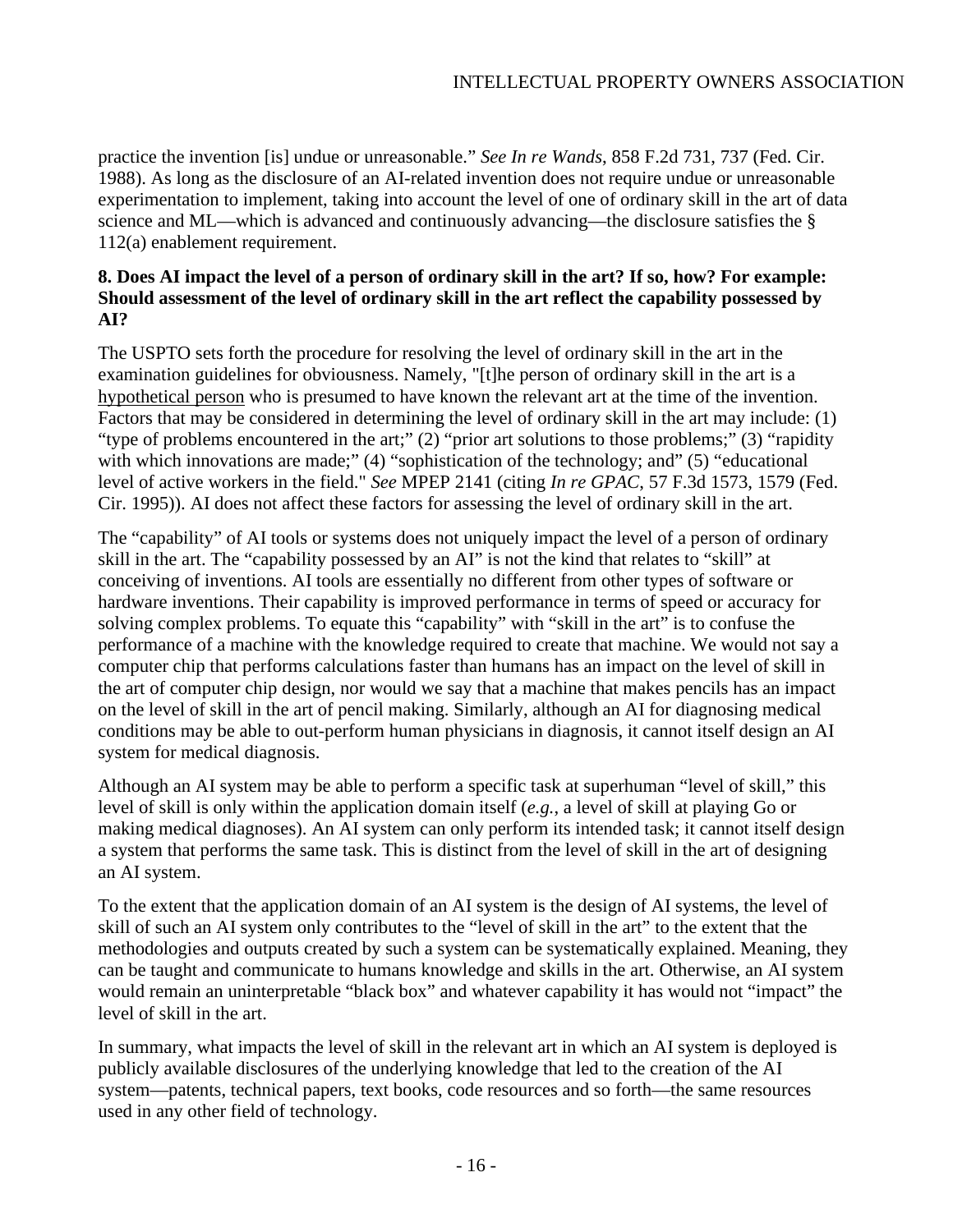## **9. Are there any prior art considerations unique to AI inventions?**

No. 35 U.S.C. §§ 102 and 103 do not set forth different standards for different technical fields, and what constitutes prior art should not differ for software, including ML and other AI-related inventions. Nor should a heightened standard be created.

Given the potential applicability of AI-related inventions across many different fields, patent applications involving AI might be assigned to art units unfamiliar with AI. Proper training should be provided to USPTO examiners to ensure adequate prior art searching and the appropriate consideration of AI-related prior art across these different fields. Publicly available AI resources openly developed and supported by the AI community could be leveraged for both examiner training and as sources of prior art, including OpenAI, gitHub, Google AI, and more.

### **10. Are there any new forms of intellectual property protections that are needed for AI inventions, such as data protection?**

Current trade secret, patent, and copyright laws and regulations provide protections for AI-related inventions in the same manner as any software or hardware related invention. However, for certain innovations, such as data or select AI models, additional IP protections may need to be considered. We address this question from two perspectives: IP protection for the AI tool that embodies an AI invention and IP protection for subject matter created by the AI tool.

By way of example, AI tools directed to ML are embodied in a combination of software code implementing algorithm(s) and corresponding initial coefficients to form an "untrained model" of a task that normally requires human intelligence. A "trained model" starts with the same "untrained model" (same software code) and adjusts the algorithmic coefficients of the model based on a large data set applicable to the specific task (*e.g.*, untrained model for image recognition of a sick person from images of other persons, animals or inanimate objects).

### Trade secret protection

If the AI tool (including the AI model itself) or data is kept as a trade secret, trade secret laws are applicable for protection. Likewise, current trade secret laws may be used to protect any derived data or additional software code created by the AI tool (or AI model) that can be kept trade secret.

### Copyright protection

If the AI tool (such as an AI "untrained model") is an original work fixed in a tangible medium, current copyright law provides the same level of protection as any software program and provides protection of the AI "trained model" tool for a specific application as a derivative copyrightable work. Data or additional software code (if any) created by the AI tool or AI model can also be protected as a derivative copyrightable work (assuming it is an original work fixed in a tangible medium).

Although a computer is not a person, to the extent that current U.S. copyright law treats the copyrightable work of an "employee" as a "work for hire" owned by his/her "employer," copyright law could be extended to cover a computer hosting an AI model as also "employed" by the company that owns and operates the computer and AI model. In fact, the three factors identified by the Supreme Court in *Community for Creative Non-Violence v. Reid*, 490 U.S. 730 (1989) (1. Control by the employer over the work; 2. Control by employer over the employee; and 3. Status and conduct of the employer), can be relied on to confirm that a computer hosting an AI model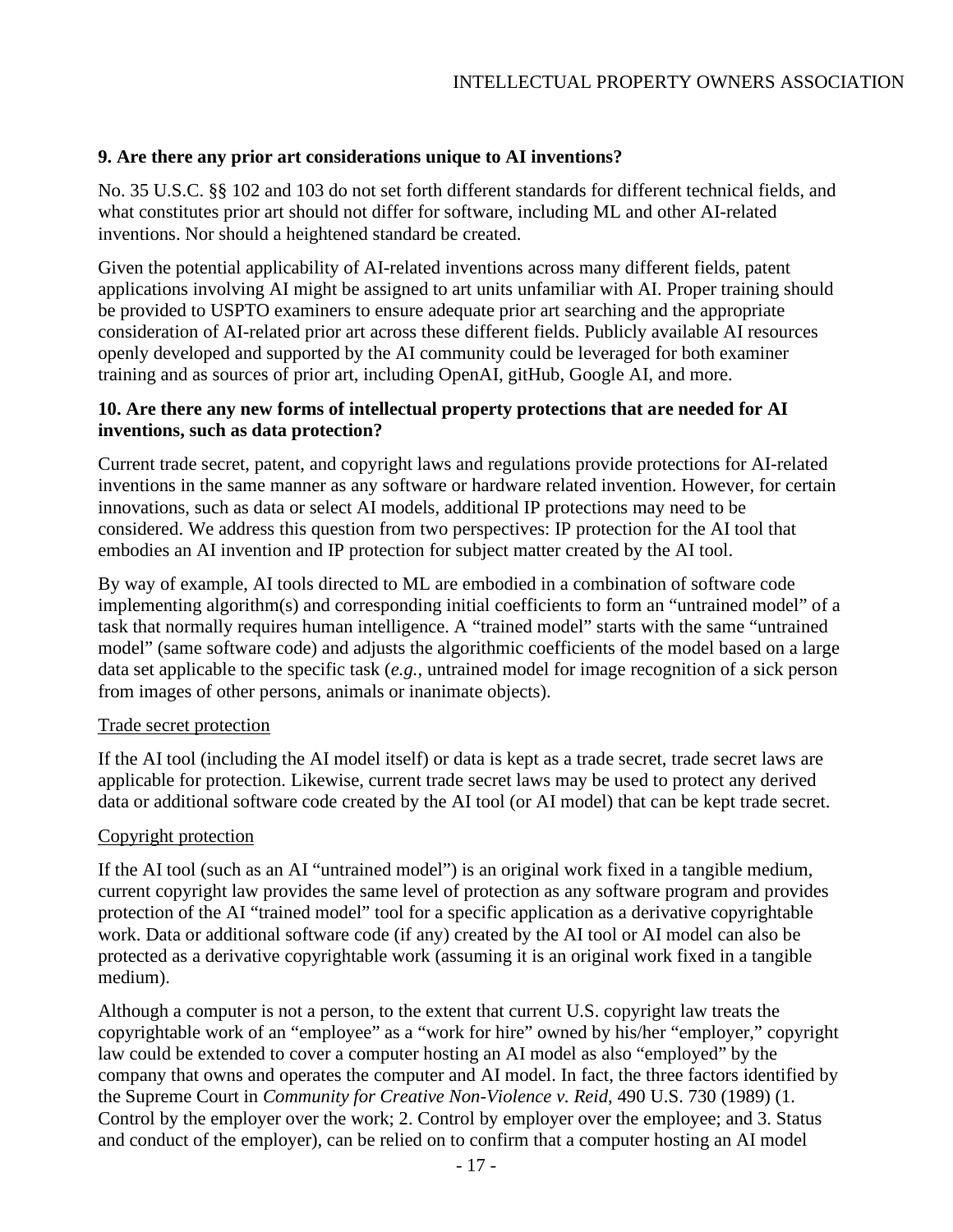could be considered an "employee" for purposes of attributing an AI model as a "work for hire" under U.S. copyright law.

The idea or function of AI models and select data forms (such the numerical AI weights stored in a file or metadata that is factual) are not protectable under copyright law. In particular, certain compilations or arrangements of AI data in a database or file might have copyright protection when fixed in a tangible medium. But the data values themselves would not be protected. So any different compilation or arrangement of the same data may not be considered a derivative work, and the otherwise potential infringer could even have copyright protection in the different compilation or arrangement. This may drive the need for some form of sui generis IP protection for select data forms where the AI tool algorithms or model may be reverse engineered from the applicable select data form. Accordingly, trade secret or patent law/regulations may be currently the broadest form of protection for certain AI innovations. (Quite possibly, in some cases parties resort to reliance on contractual protections.) This might require the USPTO and Congress to consider alternative forms of IP in the future.

## Patent protection

Patent protection can be utilized for inventions related to the AI tool (including an AI "untrained model") and use of the AI tool across many ubiquitous technical areas provided that practical applications result (such as an AI "trained model"). In particular, subject matter created by the AI tool that may be viewed as an improvement (novel and not obvious) will be owned by the user or owner of the AI tool that applied the AI tool to a problem or placed the AI tool in operation in a given environment for a particular application.

Certain clarifications in U.S. patent law might help avoid ambiguities as to whether subject matter created by an AI tool is owned by the user or owner of the AI tool. For example, since other countries have analogous "work for hire" laws/regulations for ownership of the rights to a patent in that country (*e.g.*, as in the UK), U.S. patent law could be clarified to recognize an "employer" of an AI tool (untrained and trained) as the owner of the applicable rights (provided that all other inventors that contributed to the underlying invention assigned their rights to the employer as well).

### **11. Are there any other issues pertinent to patenting AI inventions that we should examine?**

Examination guidelines should be crafted with the goal of promoting U.S. competitiveness in the global market. In recent years, uncertainty concerning the validity of software patents has been tied to the drop in U.S. patent filings and a general skepticism of software patents. At the same time, AI patent filings in other parts of the world have grown. For instance, China's AI patent filings surged ahead of the U.S. in 2014. *WIPO Technology Trends 2019 - Artificial Intelligence* at 32, [https://www.wipo.int/edocs/pubdocs/en/wipo\\_pub\\_1055.pdf.](https://www.wipo.int/edocs/pubdocs/en/wipo_pub_1055.pdf) We encourage the USPTO to be wary of preemptively narrowing the scope of protection for AI-related inventions and disincentivizing AI development in the U.S.

In the past few years, some Art Units' interpretations of section 101 examination guidelines have led to examiners encouraging claim amendments that could create divided infringement or detectability issues. Any guidelines specific to AI-related inventions should be drafted in a manner that does not cause issues in enforcement.

Should the USPTO pursue examination guidelines specific to AI-related inventions, transparency and predictability in implementing these guidelines will crucial. Guidelines should make clear that